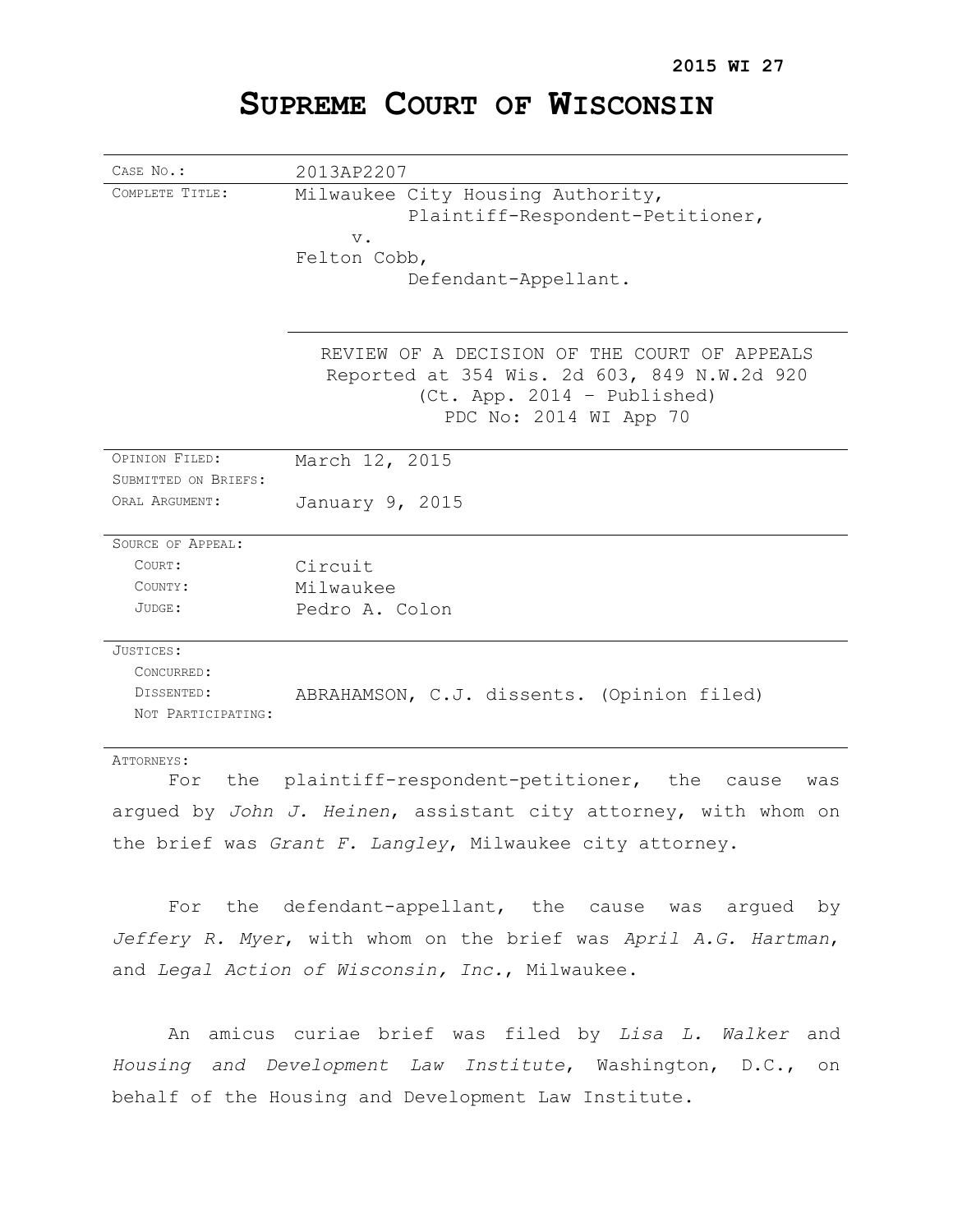An amicus curiae brief was filed by *Heiner Giese* and *Giese & Weden, S.C.*, Milwaukee, on behalf of Apartment Association of Southeastern Wisconsin, Inc., and Wisconsin Association of Housing Authorities.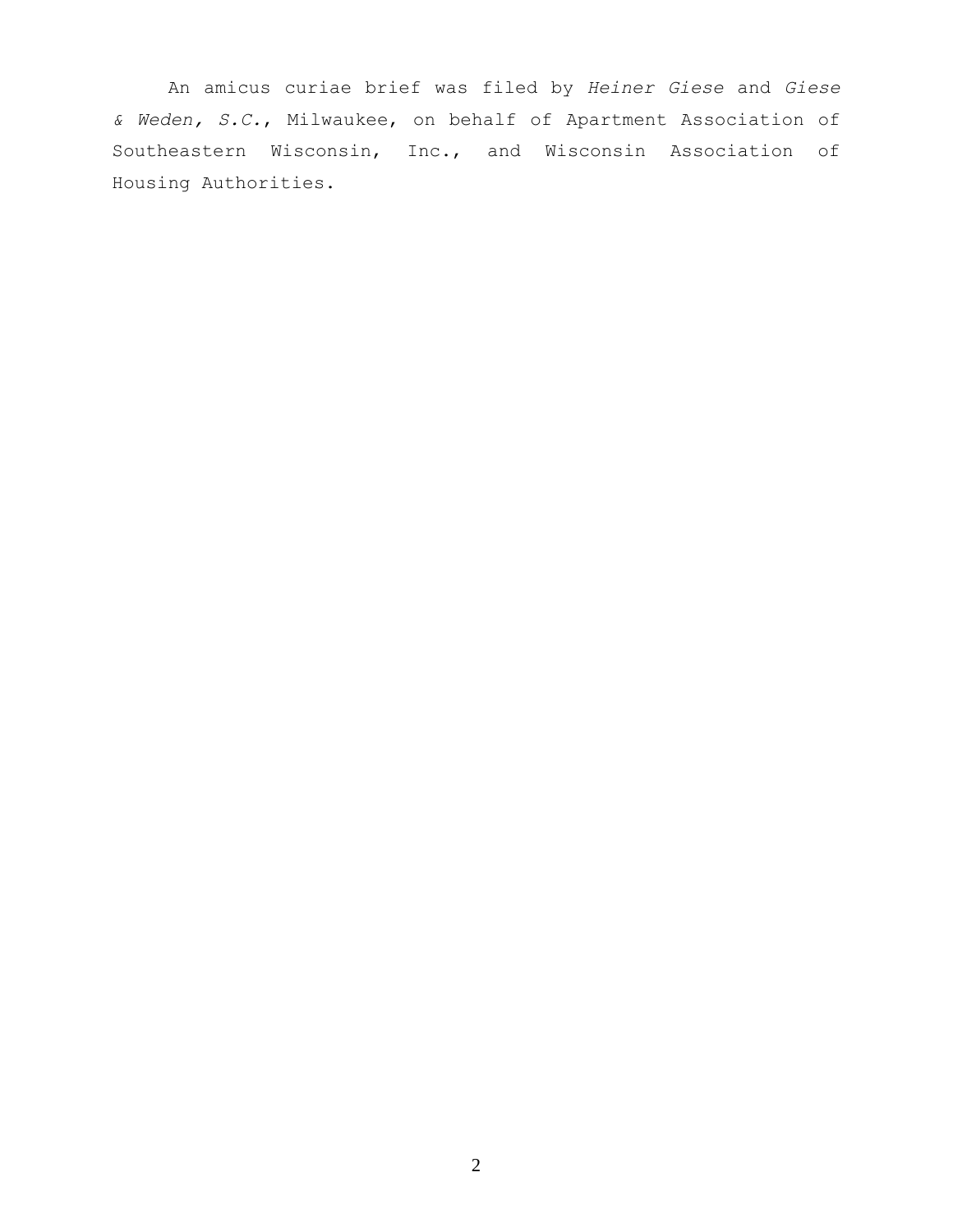### **2015 WI 27**

NOTICE

**This opinion is subject to further editing and modification. The final version will appear in the bound volume of the official reports.** 

No. 2013AP2207 (L.C. No. 2013SC20628)

STATE OF WISCONSIN THE STATE OF WISCONSIN THE STATE OF STATE OF STATE OF STATE OF STATE OF STATE OF STATE OF STATE OF STATE OF STATE OF STATE OF STATE OF STATE OF STATE OF STATE OF STATE OF STATE OF STATE OF STATE OF STATE

**Milwaukee City Housing Authority,** 

**Plaintiff-Respondent-Petitioner,** 

**v.**

**Felton Cobb,** 

 $\overline{a}$ 

**Defendant-Appellant.** 

**MAR 12, 2015**

**FILED**

Diane M. Fremgen Clerk of Supreme Court

REVIEW of a decision of the Court of Appeals. *Reversed.*

¶1 ANNETTE KINGSLAND ZIEGLER, J. This is a review of a published decision of the court of appeals, Milwaukee City Housing Authority v. Cobb, 2014 WI App 70, 354 Wis. 2d 603, 849 N.W.2d 920, which reversed the Milwaukee County circuit court's judgment of eviction and restitution order against Felton Cobb ("Cobb").

¶2 Cobb lives in federally subsidized housing. His landlord, the Milwaukee City Housing Authority ("Housing Authority"), brought an eviction action against him because he

<sup>&</sup>lt;sup>1</sup> The Honorable Pedro Colon presided.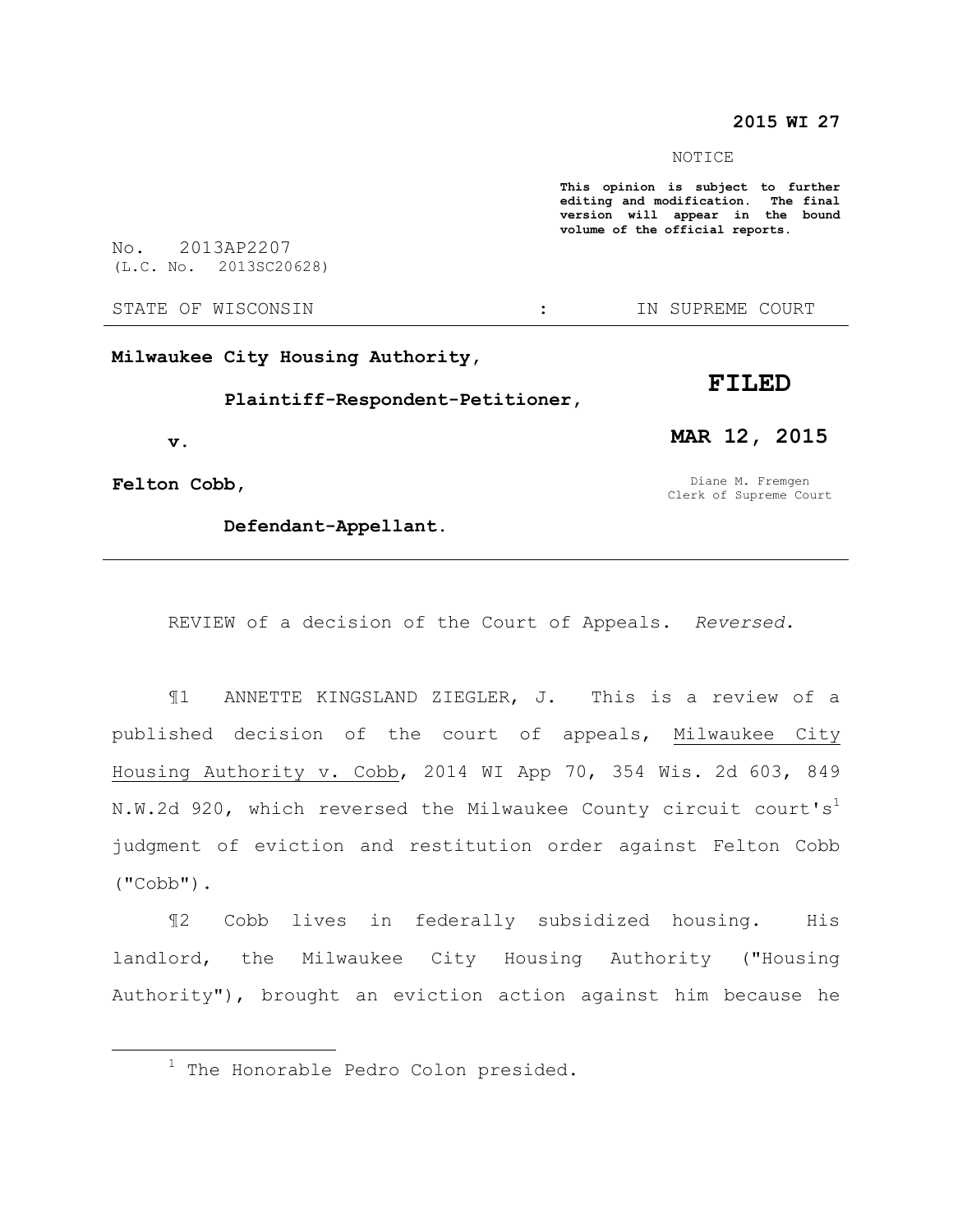violated the terms of his lease by engaging in "drug-related criminal activity"<sup>2</sup>—specifically, he smoked marijuana inside of his apartment. Cobb argues that he may not be evicted because he was not given an opportunity, required by Wis. Stat. § 704.17(2)(b) (2011-12),<sup>3</sup> to "take[] reasonable steps to remedy

<sup>3</sup> All subsequent references to the Wisconsin Statutes are to the 2011-12 version unless otherwise indicated. Wisconsin Stat. § 704.17(2)(b) provides in full:

If a tenant under a lease for a term of one year or less, or a year-to-year tenant, commits waste or a material violation of s. 704.07 (3) or breaches any covenant or condition of the tenant's lease, other than for payment of rent, the tenant's tenancy is terminated if the landlord gives the tenant a notice requiring the tenant to remedy the default or vacate the premises on or before a date at least 5 days after the giving of the notice, and if the tenant fails to comply with such notice. A tenant is deemed to be complying with the notice if promptly upon receipt of such notice the tenant takes reasonable steps to remedy the default and proceeds with reasonable diligence, or if damages are adequate protection for the landlord and the tenant makes a bona fide and reasonable offer to pay the landlord all damages for the tenant's breach. If within one year from the giving of any such notice, the tenant again commits waste or breaches the same or any other covenant or condition of the tenant's lease, other than for payment of rent, the tenant's tenancy is terminated if the landlord, prior to the tenant's remedying the (continued)

 $\overline{a}$  $2$  The lease defines "drug-related criminal activity" to mean "the illegal manufacture, sale, distribution, use or possession with intent to manufacture, sell, distribute or use of a controlled substance[.]" Federal housing law uses a nearly identical definition: "[T]he term 'drug-related criminal activity' means the illegal manufacture, sale, distribution, use, or possession with intent to manufacture, sell, distribute, or use, of a controlled substance (as defined in section 802 of title 21)." 42 U.S.C. § 1437d(l). Cobb does not dispute that smoking marijuana is engaging in drug-related criminal activity.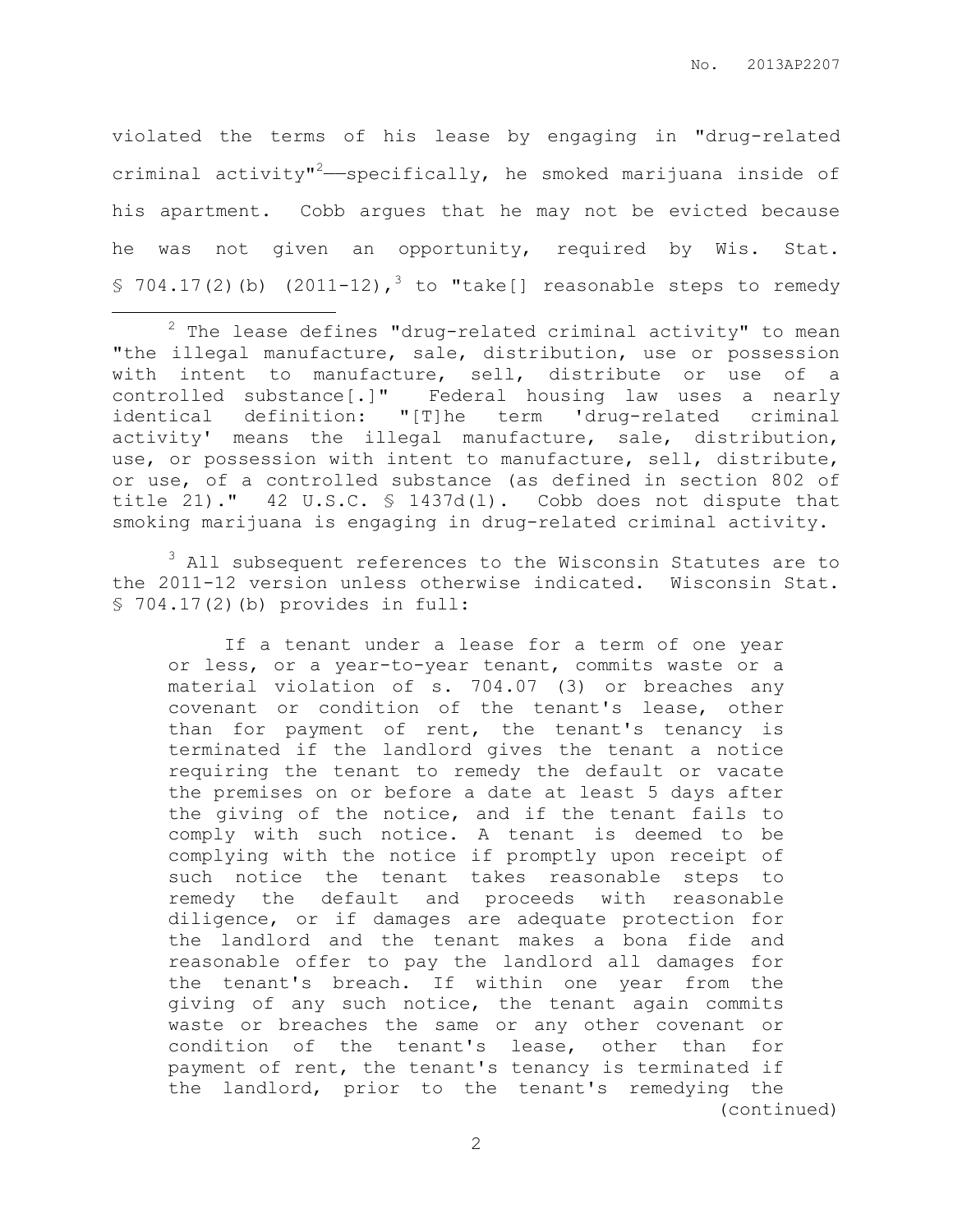the default."<sup>4</sup> Cobb does not challenge the Housing Authority's right to issue a notice of eviction in this case. Rather, he argues that § 704.17(2)(b) required the notice of eviction to provide him with an opportunity to remedy, or "cure," his lease violation in order to avoid eviction.

¶3 The Housing Authority argues that it need not provide Cobb with an opportunity to take reasonable steps to remedy the default because federal housing law preempts Wis. Stat. § 704.17(2)(b) in this case. Specifically, the Housing Authority argues that § 704.17(2)(b) is preempted by 42 U.S.C. § 1437d(1)(6)<sup>5</sup> such that no right to cure or remedy exists for a tenant who engaged in drug-related criminal activity. The Housing Authority asserts that its preemption argument is supported by the fact that § 1437d(l)(6) requires public housing

waste or breach, gives the tenant notice to vacate on or before a date at least 14 days after the giving of the notice.

 $4$  Wisconsin Stat. § 704.17(2)(b) is sometimes known as a "right to cure" statute.

 $5$  Section 1437d(1)(6) of 42 U.S.C. states:

 $\overline{a}$ 

Each public housing agency shall utilize leases which  $\ldots$  . provide that any criminal activity that threatens the health, safety, or right to peaceful enjoyment of the premises by other tenants or any drug-related criminal activity on or off such premises, engaged in by a public housing tenant, any member of the tenant's household, or any guest or other person under the tenant's control, shall be cause for termination of tenancy[.]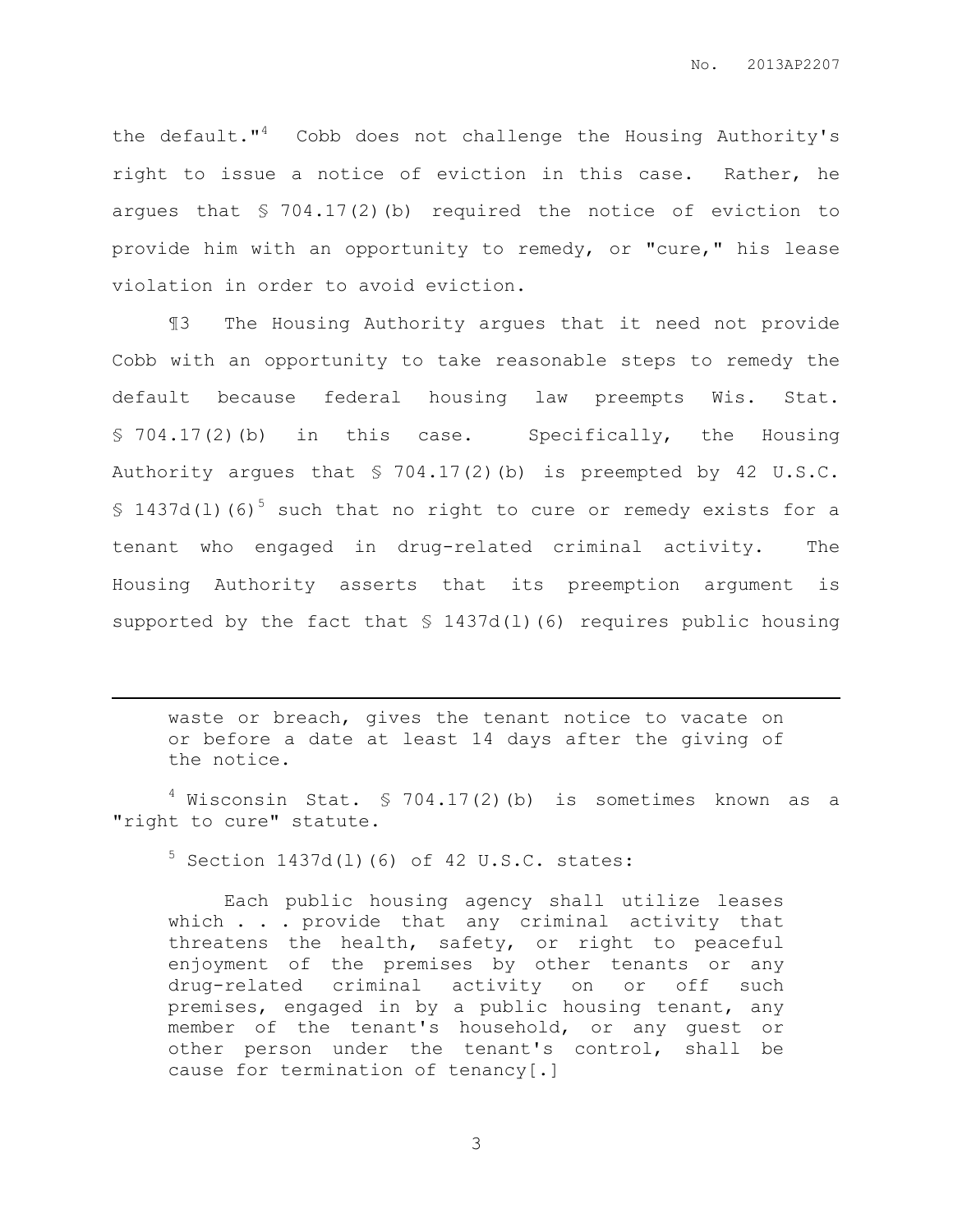authorities to use leases that state that engaging in drugrelated criminal activity is grounds for eviction.

¶4 We hold that 42 U.S.C. § 1437d(l)(6) preempts the right-to-remedy provision of Wis. Stat. § 704.17(2)(b) when a public housing tenant is evicted for engaging in "drug-related criminal activity" within the meaning of 42 U.S.C. § 1437d(l).<sup>6</sup> Accordingly, we reverse the court of appeals' decision.

#### I. FACTUAL BACKGROUND

¶5 Cobb resides in Merrill Park, a publicly subsidized housing building operated by the Housing Authority. The Housing Authority is a public body, organized and chartered under Wis. Stat. § 66.1201 for the purpose of operating a low-income housing program under the United States Housing Act of 1937, 42 U.S.C. § 1437, et seq. The Housing Authority receives funding from the United States Department of Housing and Urban Development ("HUD"). The Housing Authority's funding from HUD is contingent on compliance with federal laws that govern public housing. See 42 U.S.C.  $\frac{1437d(j)(4)}{A}$ . One such law requires each public housing agency, including the Housing Authority, to provide in its lease that "any drug-related criminal activity on or off [the housing] premises, engaged in by a public housing tenant, . . . shall be cause for termination of tenancy." 42

 $\overline{a}$ 

 $6$  To be clear, we do not hold that Wis. Stat. § 704.17(2)(b)'s right to remedy is preempted under all circumstances. Our holding is limited to a circumstance in which drug-related criminal activity provides the basis for a public housing eviction action.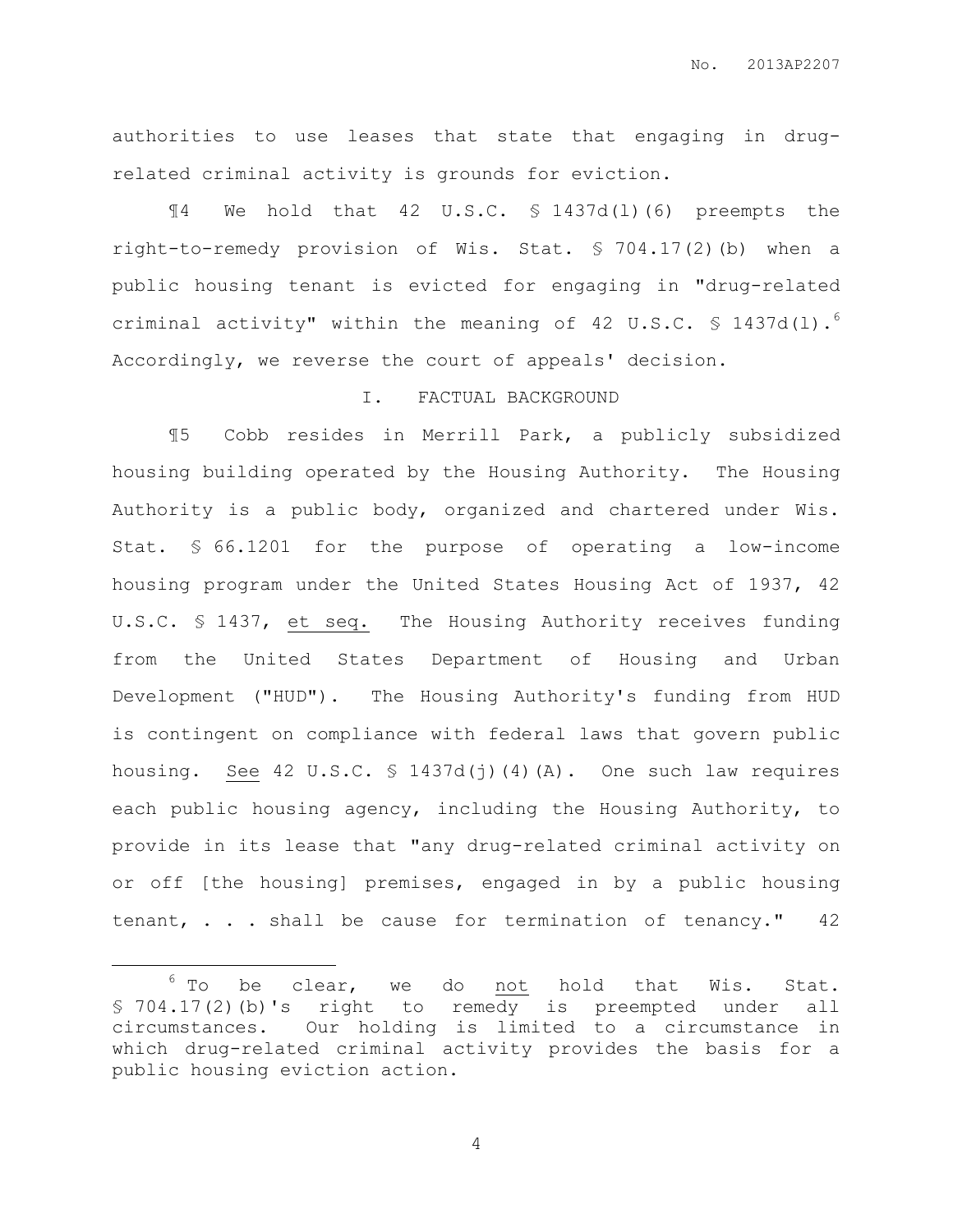U.S.C. § 1437d(l)(6). Accordingly, Cobb's lease states that a tenant "shall not engage in . . . [a]ny drug-related or violent criminal activity, on or off the public housing development's property. Such activity shall be cause for termination of tenancy."

¶6 On June 5, 2013, Housing Authority public safety officer James Darrow ("Officer Darrow") was patrolling the hallways of Merrill Park when he smelled the scent of smoked marijuana on the fourth floor of the building. Officer Darrow checked several doors and determined that the marijuana odor was strongest outside the door of unit 414, where only Cobb resided. Officer Darrow knocked on Cobb's door, and Cobb opened the door about 12 inches. The smell of marijuana intensified in the hallway after the door was opened. When Officer Darrow inquired about the smell, Cobb initially stated that the odor was from bug spray, and minutes later he attributed the smell to his cooking. Cobb refused to allow Officer Darrow to enter the apartment. Officer Darrow did not observe Cobb using or possessing marijuana. Officer Darrow did not contact police to investigate further because in his experience, residents usually dispose of an illegal substance before police arrive. However, based on his interaction with Cobb and 14 years of experience as a public safety officer, Officer Darrow determined that Cobb was smoking marijuana.

¶7 On June 9, 2013, the Housing Authority notified Cobb that he violated the terms of his lease by engaging in illegal drug use on June 5. On June 26, 2013, the Housing Authority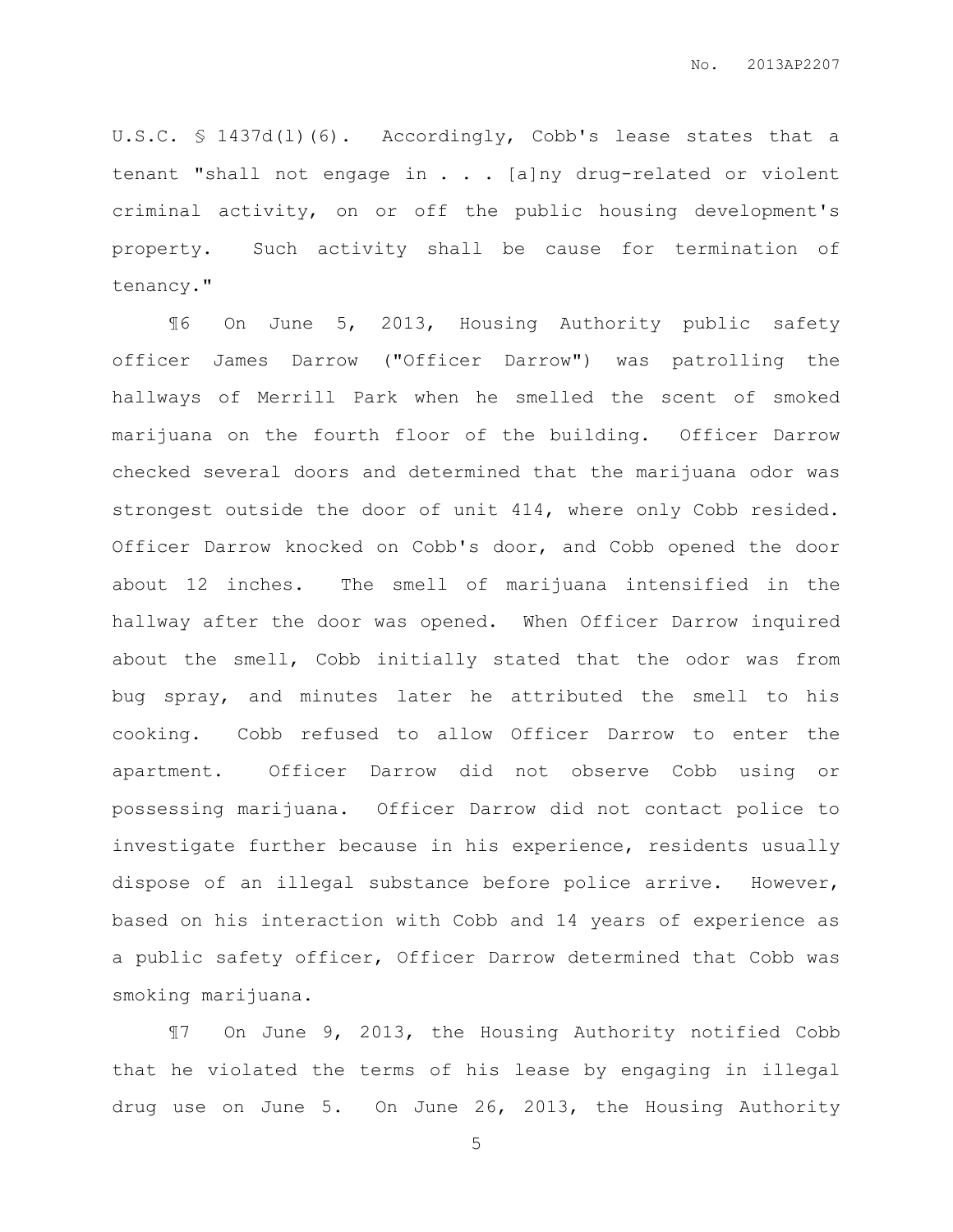provided Cobb with a 14-day notice of eviction for engaging in illegal drug use. This eviction notice did not provide Cobb with an opportunity to remedy or cure the lease violation. Cobb concedes that smoking marijuana is grounds for eviction because it is "drug-related criminal activity" as defined in his lease. Thus, our analysis focuses on whether Cobb has a right under Wis. Stat. § 704.17(2)(b) to remedy or cure the violation to avoid eviction, not whether a lease violation occurred in the first instance.

#### II. PROCEDURAL POSTURE

¶8 On July 18, 2013, the Housing Authority filed an eviction action against Cobb in Milwaukee County circuit court. In his answer to the eviction complaint, Cobb alleged that he could not be evicted because he was not given a five-day opportunity, required by Wis. Stat. § 704.17(2)(b), to remedy the breach of the lease. Cobb also filed a motion to dismiss the eviction action, arguing that the facts alleged in the complaint were insufficient to prove that he smoked marijuana. On August 20, 2013, the circuit court held a hearing on Cobb's motion to dismiss the action to determine whether he in fact smoked marijuana. After hearing testimony from Officer Darrow and Cobb, the court found that Officer Darrow was more credible than Cobb and that the Housing Authority proved by a preponderance of the evidence that Cobb engaged in illegal drug activity in violation of his lease. The court scheduled a second hearing to consider whether Cobb had a five-day right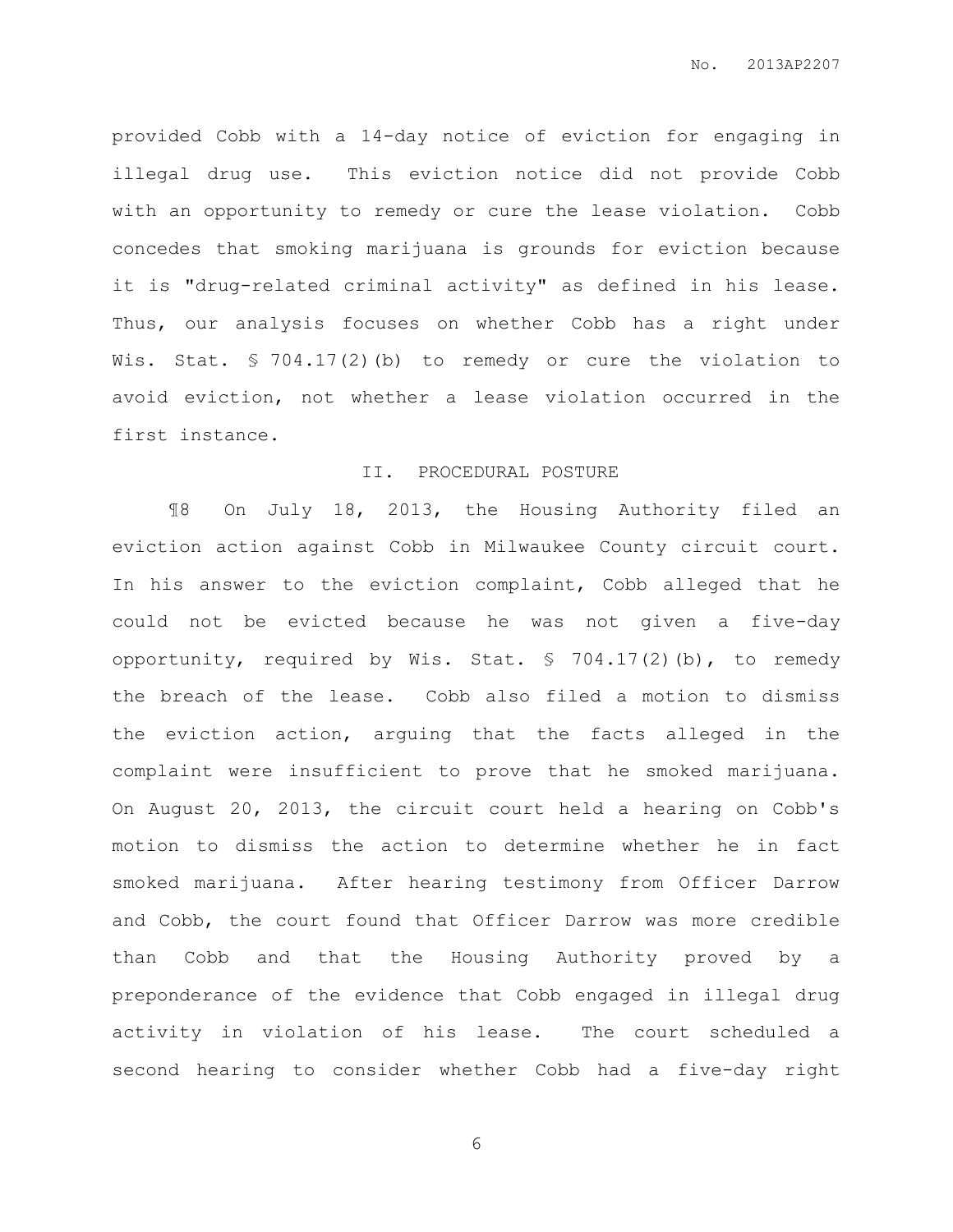under § 704.17(2)(b) to remedy or cure the lease violation to avoid eviction.

¶9 On September 17, 2013, the circuit court conducted the second hearing. The circuit court held that Cobb had no right to remedy his lease violation because federal housing law preempted the right to remedy under Wis. Stat. § 704.17(2)(b). Relying on Department of Housing and Urban Development v. Rucker, 535 U.S. 125 (2002), and Scarborough v. Winn Residential L.L.P./Atlantic Terrace Apartments, 890 A.2d 249 (D.C. 2006), the court concluded that there "doesn't have to be a cure once criminal activity is found." Further, the court stated that "the odor of marijuana . . . can lead to reasonable suspicion of criminal activity." The court issued a restitution order and writ of eviction.

 $$10$  On October 1, 2013, Cobb filed a notice of appeal.<sup>7</sup> On May 28, 2014, the court of appeals reversed the circuit court's eviction judgment and restitution order. The court of appeals held that Cobb had to be given a five-day right to cure his lease violation because Wis. Stat. § 704.17(2)(b) was not preempted by federal law. The court of appeals thus held that

 $\overline{a}$ 

 $7$  Cobb also appealed the circuit court's denial of his motion for reconsideration. The motion argued that the circuit court should have applied the "clear and convincing evidence" burden of proof, rather than the "preponderance of the evidence" standard, when determining whether he smoked marijuana. The court of appeals determined that Cobb had not properly appealed this issue. Milwaukee City Housing Authority v. Cobb, 2014 WI App 70, ¶1 n.2, 354 Wis. 2d 603, 849 N.W.2d 920. This issue is not before us.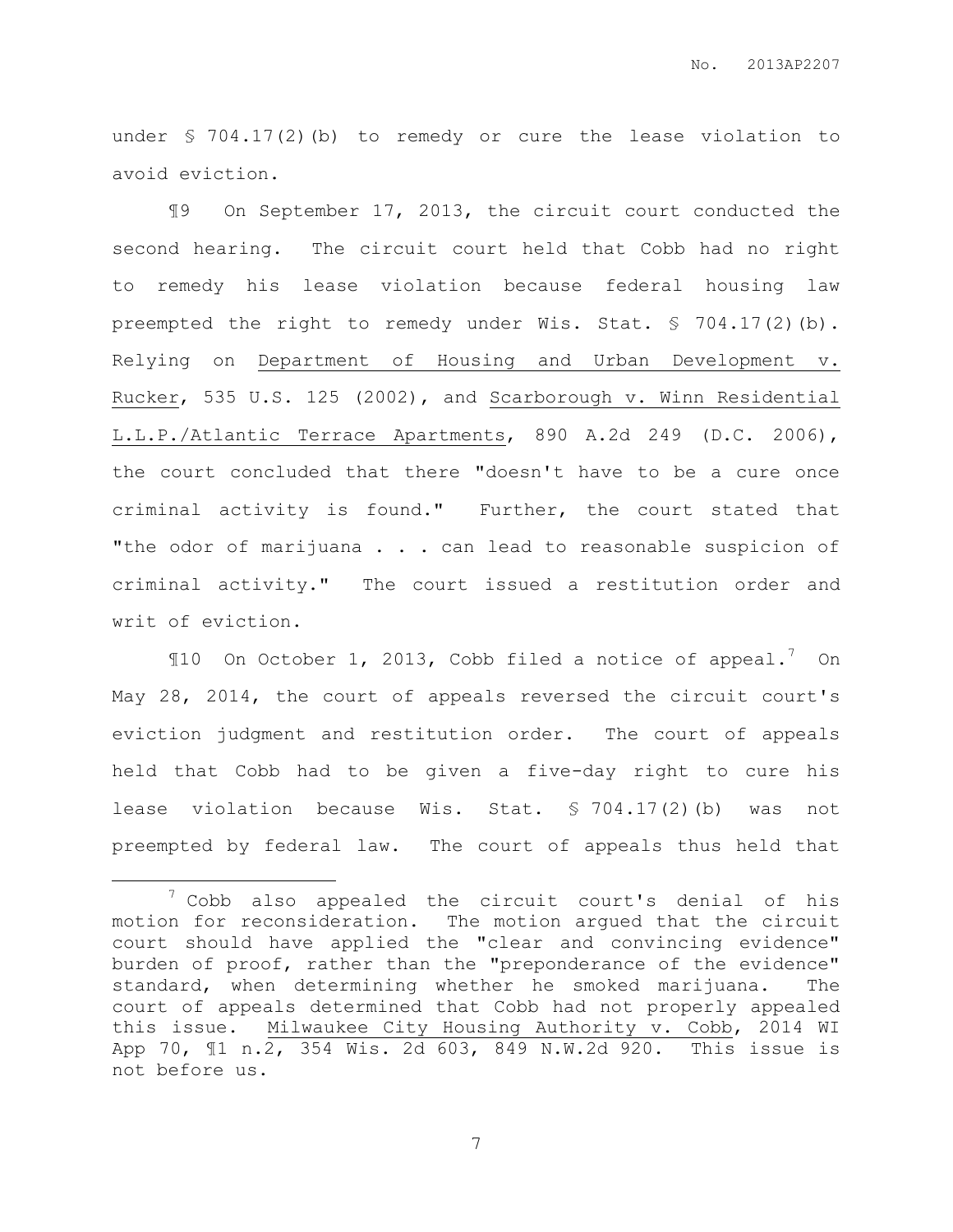Cobb could not be evicted because the circuit court lacked competency over the eviction action. Specifically, the court of appeals concluded that Cobb could not be evicted because the Housing Authority had filed the eviction action without giving Cobb the five days to remedy his lease violation provided by  $$704.17(2)(b)$ .

¶11 On June 26, 2014, the Housing Authority filed a petition for review, which we granted on September 18, 2014. The sole issue before us is whether 42 U.S.C. § 1437d(1)(6) preempts the right-to-remedy provision of Wis. Stat. § 704.17(2)(b) when a public housing tenant is evicted for engaging in "drug-related criminal activity" within the meaning of 42 U.S.C. § 1437d(l).

#### III. STANDARD OF REVIEW

¶12 The present case requires us to determine whether a federal law preempts a state statute. We determine whether federal law preempts state law independently of the determinations made by the circuit court and court of appeals. $8$ Int'l Ass'n of Machinists & Aerospace Workers v. U.S. Can Co., 150 Wis. 2d 479, 487, 441 N.W.2d 710 (1989). Our discussion of preemption will require us to interpret statutes. Statutory interpretation presents a question of law that we review de novo. Megal Dev. Corp. v. Shadof, 2005 WI 151, ¶8, 286 Wis. 2d 105, 705 N.W.2d 645. "[W]e have repeatedly held that

 $\overline{a}$ 

 $8$  We are not asked to defer to an agency's determination regarding preemption.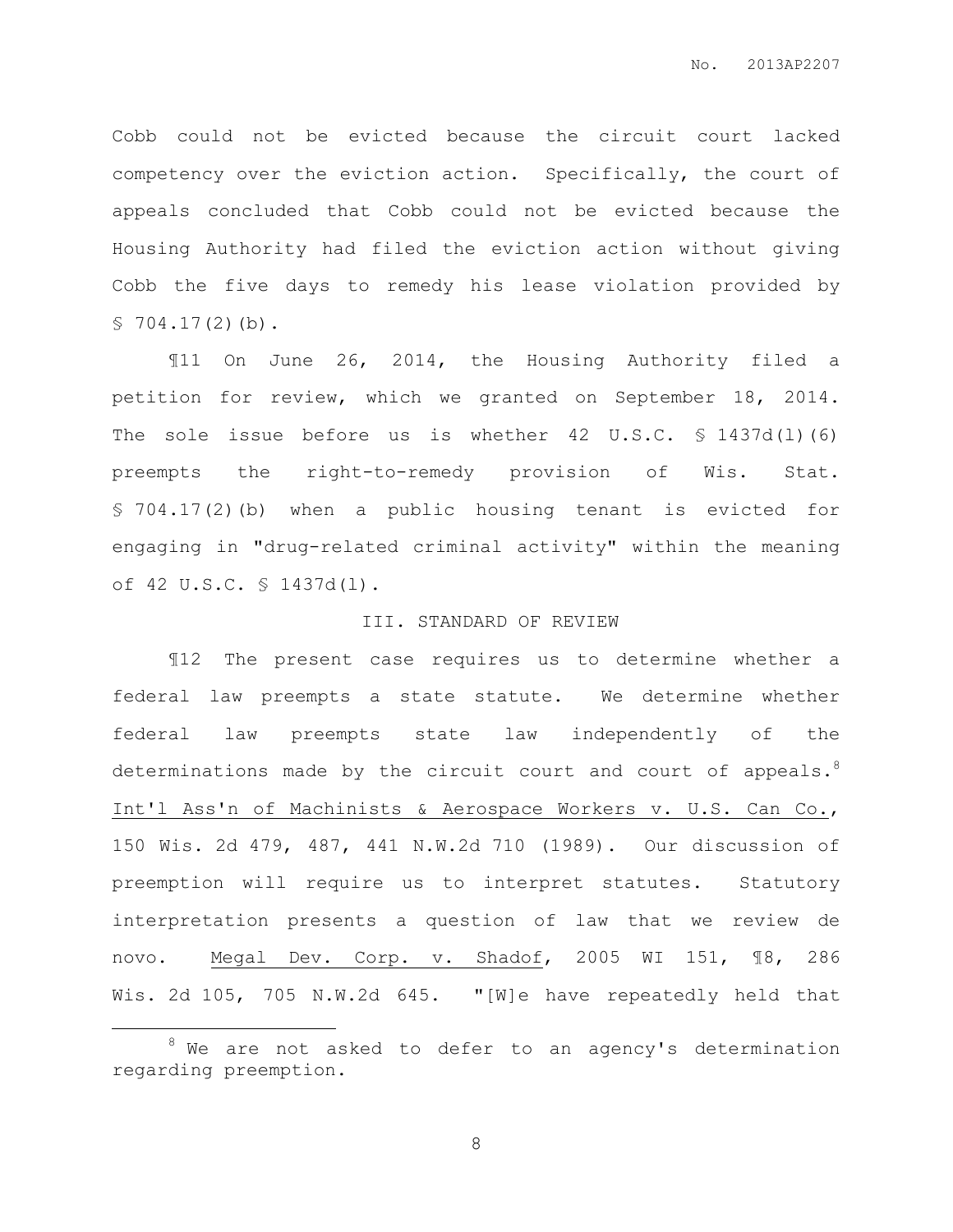statutory interpretation 'begins with the language of the statute. If the meaning of the statute is plain, we ordinarily stop the inquiry.'" State ex rel. Kalal v. Circuit Court for Dane Cnty., 2004 WI 58, ¶45, 271 Wis. 2d 633, 681 N.W.2d 110 (citations omitted). "Statutory language is given its common, ordinary, and accepted meaning, except that technical or specially-defined words or phrases are given their technical or special definitional meaning." Id. (citations omitted). We will also interpret the parties' lease, which we do de novo. Walters v. Nat'l Properties, LLC, 2005 WI 87, ¶6, 282 Wis. 2d 176, 699 N.W.2d 71.

#### IV. ANALYSIS

¶13 "Congress' power to pre-empt state law is derived from the Supremacy Clause of Art. VI of the Federal Constitution." Allis-Chalmers Corp. v. Lueck, 471 U.S. 202, 208 (1985) (citing Gibbons v. Ogden, 9 Wheat. 1 (1824)). Courts presume that state law is not preempted unless preemption was the "'clear and manifest purpose of Congress.'" Miller Brewing Co. v. Dep't of Indus., Labor & Human Relations, Equal Rights Div., 210 Wis. 2d 26, 35, 563 N.W.2d 460 (1997) (quoting Medtronic, Inc. v. Lohr, 518 U.S. 470, 485 (1996)) (quotation marks omitted). Federal law preempts state law under any of the following circumstances: (1) a federal law explicitly provides that it preempts state law; (2) the "scheme of federal regulation [is] 'so pervasive as to make reasonable the inference that Congress left no room for the States to supplement it'"; (3) federal law and state law conflict such that compliance with both statutes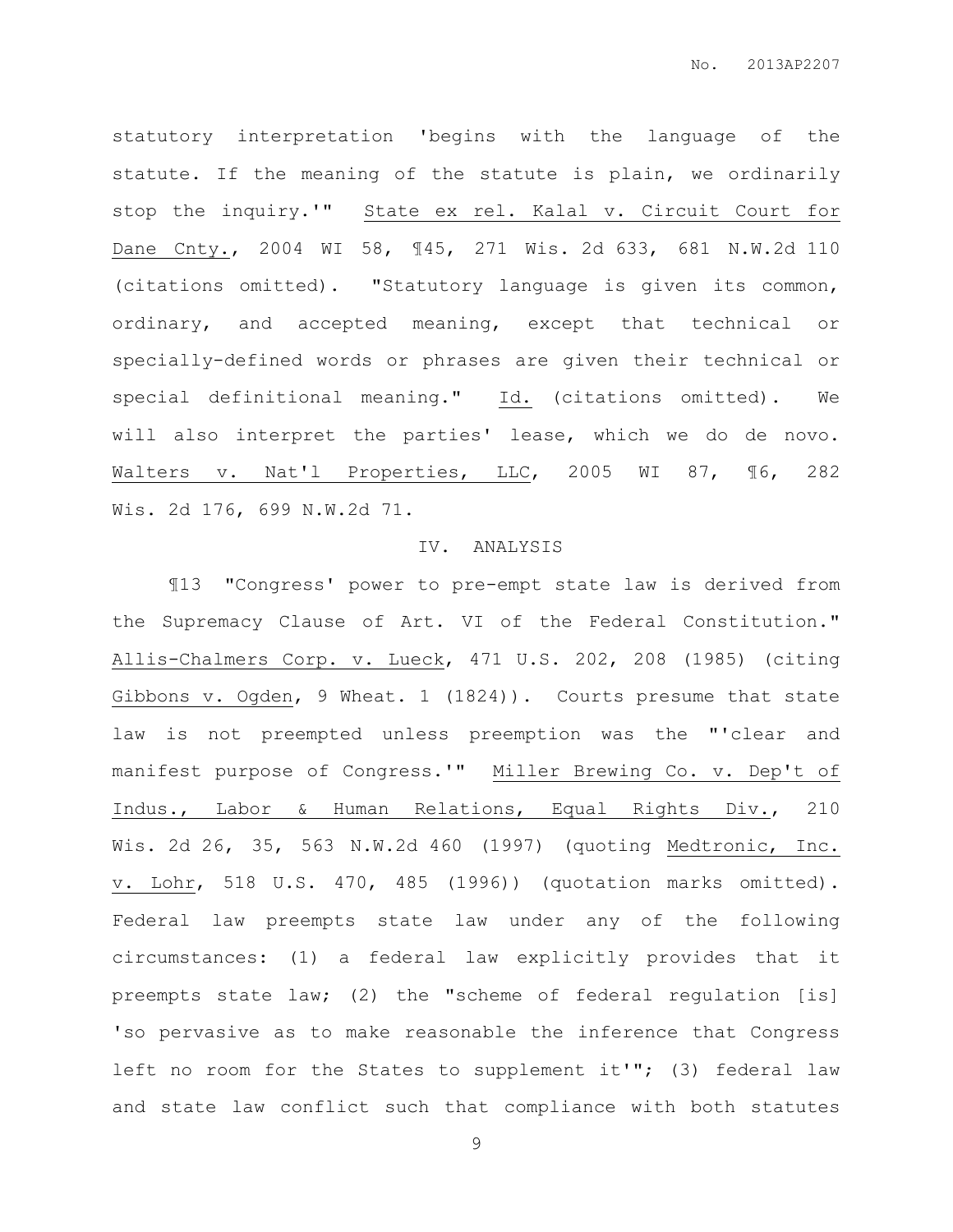is a "'physical impossibility'"; or (4) state law "'stan[ds] as an obstacle to the accomplishment and execution of the full purposes and objectives of Congress.'" Barnett Bank of Marion Cnty., N.A. v. Nelson, 517 U.S. 25, 31 (1996) (citations and quoted sources omitted). The Housing Authority relies on only the fourth form of preemption, arguing that in this case the right-to-remedy provision in Wis. Stat. § 704.17(2)(b) stands as an obstacle to the accomplishment and execution of Congress' goal and chosen method of providing drug-free public housing.

¶14 A state law stands as an obstacle to the accomplishment and execution of Congress' objectives if it conflicts with Congress' goal or chosen method for achieving that goal. See Int'l Paper Co. v. Ouellette, 479 U.S. 481, 494 (1987) (citing Mich. Canners & Freezers Ass'n v. Agric. Mktg. & Bargaining Bd., 467 U.S. 461, 477 (1984)). A state law is preempted "only 'to the extent that it actually conflicts with federal law.'" Dalton v. Little Rock Family Planning Servs., 516 U.S. 474, 476 (1996) (citations omitted). To determine whether a state statute conflicts with a federal law, we first interpret the laws and then determine whether they conflict. Megal Dev. Corp., 286 Wis. 2d 105, ¶38 (citing Perez v. Campbell, 402 U.S. 637, 644 (1971)).

### A. The Federal and State Provisions

¶15 We first turn to the purposes and objectives of the federal law at issue. "With drug dealers 'increasingly imposing a reign of terror on public and other federally assisted lowincome housing tenants,' Congress passed the Anti–Drug Abuse Act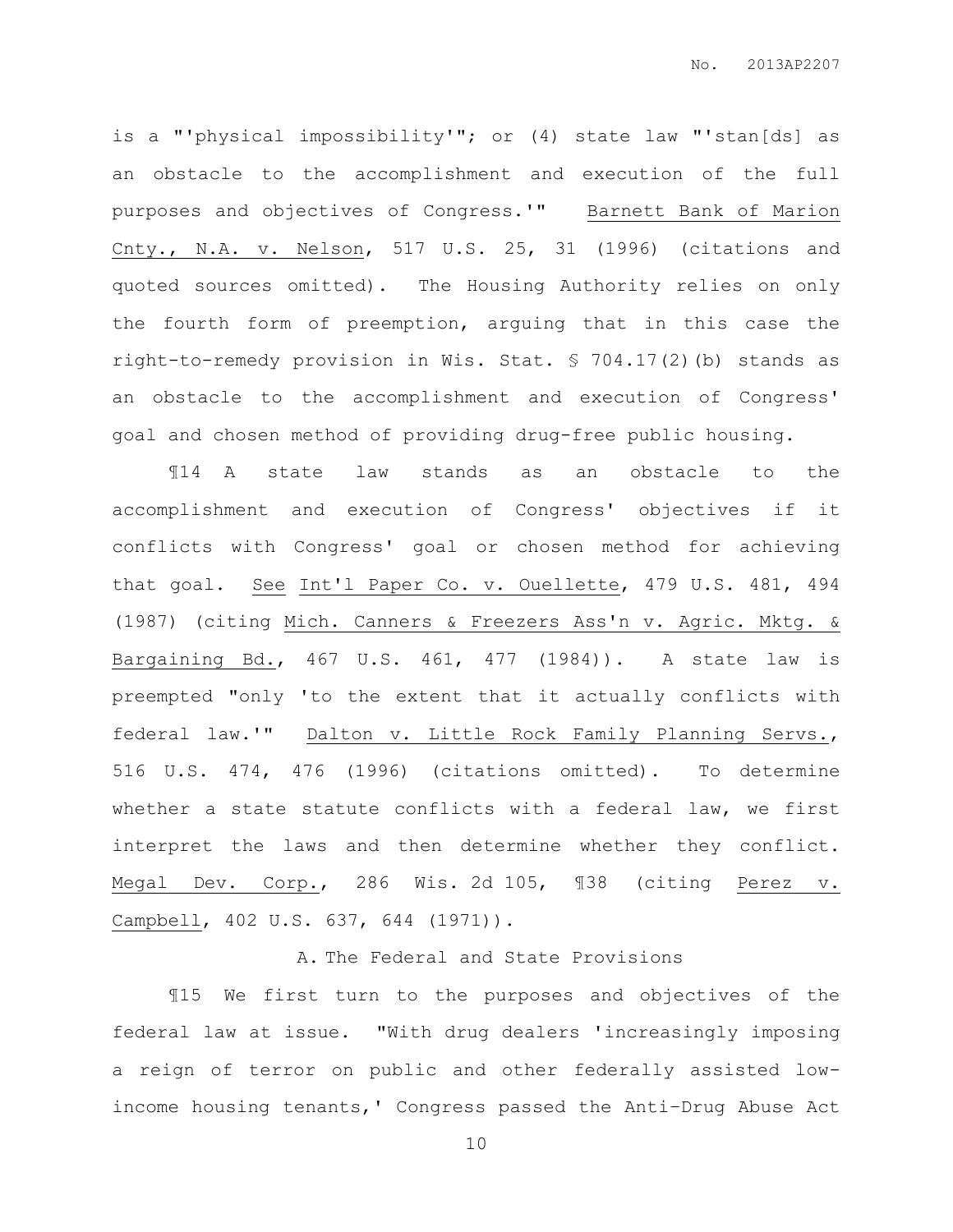of 1988." Rucker, 535 U.S. at 127 (quoting § 5122, 102 Stat. 4301, 42 U.S.C. § 11901(3) (1994 ed.)). This Act states that:

Each public housing agency shall utilize leases which  $\ldots$  . (6) provide that any criminal activity that threatens the health, safety, or right to peaceful enjoyment of the premises by other tenants or any drug-related criminal activity on or off such premises, engaged in by a public housing tenant, any member of the tenant's household, or any guest or other person under the tenant's control, shall be cause for termination of tenancy.

42 U.S.C. § 1437d(l)(6). Section 1437d(l)(6) "unambiguously requires lease terms that vest local public housing authorities with the discretion to evict tenants for the drug-related activity of household members and quests . . . . " Rucker, 535 U.S. at 130. "Thus, any drug-related activity engaged in by the specified persons is grounds for termination." Id. at 131. However, this "statute does not require the eviction of any tenant . . . Instead, it entrusts that decision to the local public housing authorities . . . . " Id. at 133-34.

¶16 "Congress enacted the Anti–Drug Abuse Act of 1988, with the objective of reducing drug-related crime in public housing and ensuring 'public and other federally assisted lowincome housing that is decent, safe, and free from illegal drugs.'" Boston Hous. Auth. v. Garcia, 871 N.E.2d 1073, 1078 (Mass. 2007) (quoting Rucker, 535 U.S. at 134). See also Hous. Auth. of City of Norwalk v. Brown, 19 A.3d 252, 258-59 (Conn. App. 2011) ("Congress declared that th[e] purposes and objectives [of the Anti-Drug Abuse Act] are 'to provide public and other federally assisted low-income housing that is decent,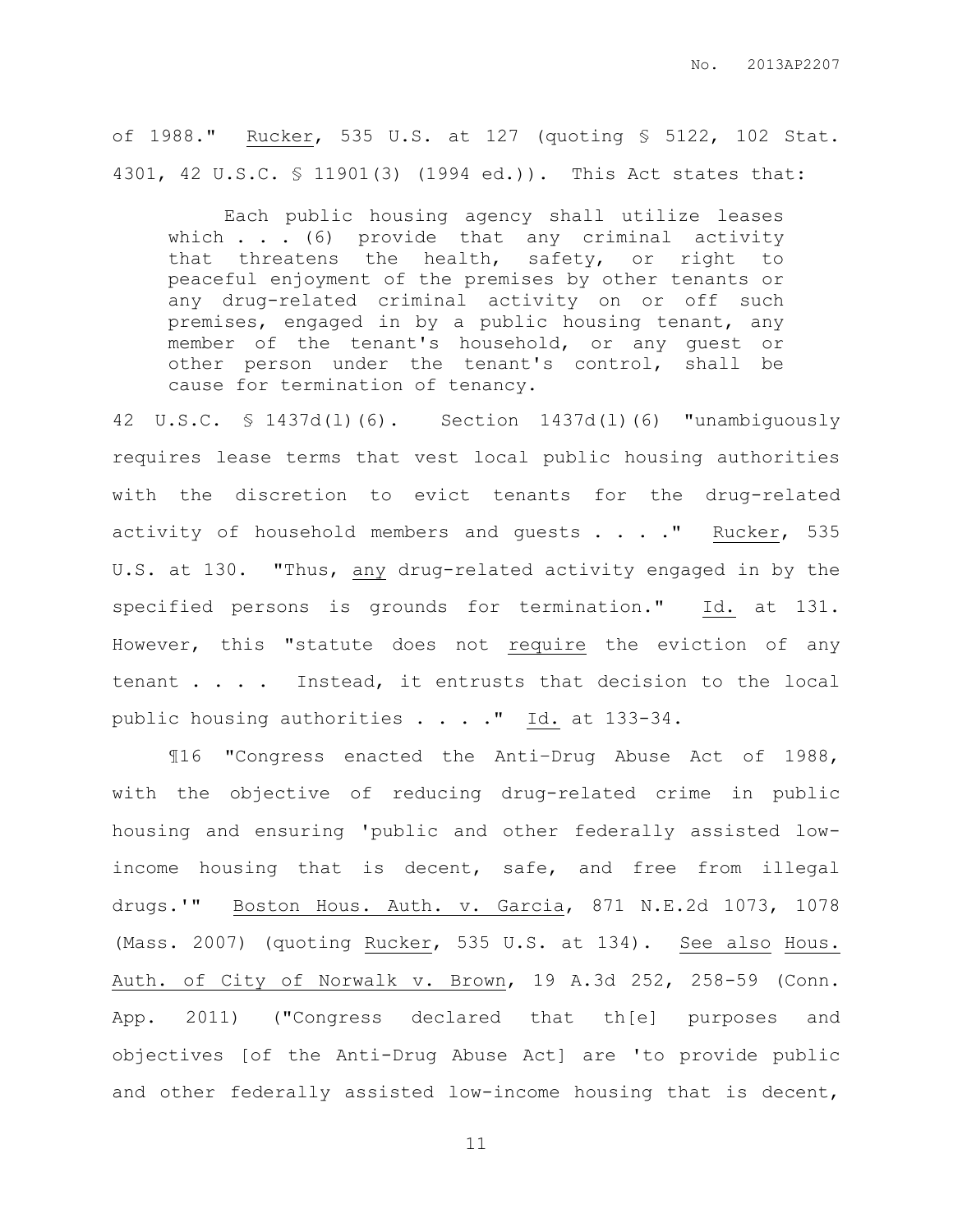safe, and free from illegal drugs.'" (quoting Scarborough, 890 A.2d at 256)).

¶17 To achieve public housing that is decent, safe, and free from illegal drugs, Congress required public housing authorities to retain in their leases the power to evict tenants for any drug-related criminal activity. See Scarborough, 890 A.2d at 256-57; Boston Hous. Auth., 871 N.E.2d at 1078. By passing that requirement, "Congress enacted a straightforward practical method of dealing with a serious public safety problem." City of S. San Francisco Hous. Auth. v. Guillory, 49 Cal. Rptr. 2d 367, 371 (Cal. App. Dep't Super. Ct. 1995). At issue is whether Wis. Stat. § 704.17(2)(b) is in conflict with the accomplishment and execution of the objectives of the federal law.

¶18 The Wisconsin statute at issue provides:

If a tenant . . . breaches any covenant or condition of the tenant's lease,  $\ldots$  the tenant's tenancy is terminated if the landlord gives the tenant a notice requiring the tenant to remedy the default or vacate the premises on or before a date at least 5 days after the giving of the notice, and if the tenant fails to comply with such notice.

Wis. Stat. § 704.17(2)(b). In its two briefs to this court, the Housing Authority questions whether the right-to-remedy provision in § 704.17(2)(b) can apply to drug-related criminal activity, even if this provision is not preempted.<sup>9</sup> We question

 $\overline{a}$ 

<sup>&</sup>lt;sup>9</sup> In response to questions posed by this court at oral argument, the Housing Authority argued that Wis. Stat. § 704.17(2)(b) does not apply to criminal activity, regardless of whether it is preempted.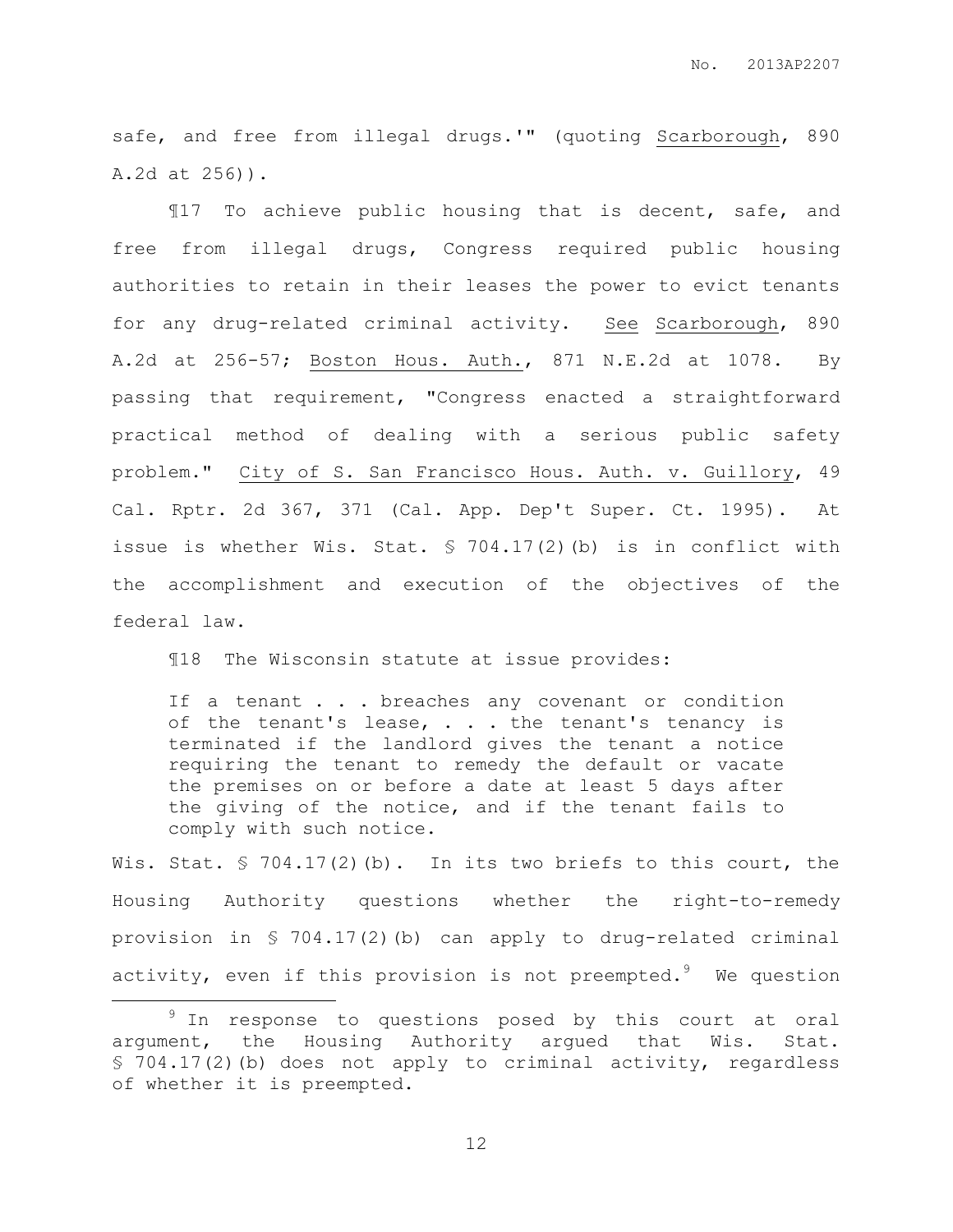whether the legislature intended for the right-to-remedy provision to apply to drug-related criminal activity or criminal activity in general. We also question whether past criminal activity is capable of being "remedied." See Brown, 19 A.3d at 256-59 (holding that Connecticut's statute providing a right to "remedy by repair" a lease violation did not apply to drugrelated criminal activity). However, we need not resolve this issue today because we conclude that 42 U.S.C. § 1437d(l)(6) preempts the right-to-remedy provision of Wis. Stat. § 704.17(2)(b) when a public housing tenant is evicted for engaging in "drug-related criminal activity" within the meaning of 42 U.S.C. § 1437d(l).

## B. Whether Wis. Stat. § 704.17(2)(b) Conflicts with Federal Law

¶19 Cobb argues that Wis. Stat. § 704.17(2)(b) is not preempted. He argues that federal housing law does not conflict with  $\frac{1}{2}$  704.17(2)(b). He contends that a right to remedy drugrelated criminal activity is consistent with Congress' goal of providing drug-free public housing because a tenant must cease such activity in order to remedy it. He also contends that compliance with both federal law and  $$ 704.17(2)$  (b) is possible and that the required termination notices under both laws are consistent. He identifies several statements of federal policy that, he contends, demonstrate that Congress did not intend preemption in the present case. Cobb further argues that his lease requires the Housing Authority to follow  $$ 704.17(2)$  (b).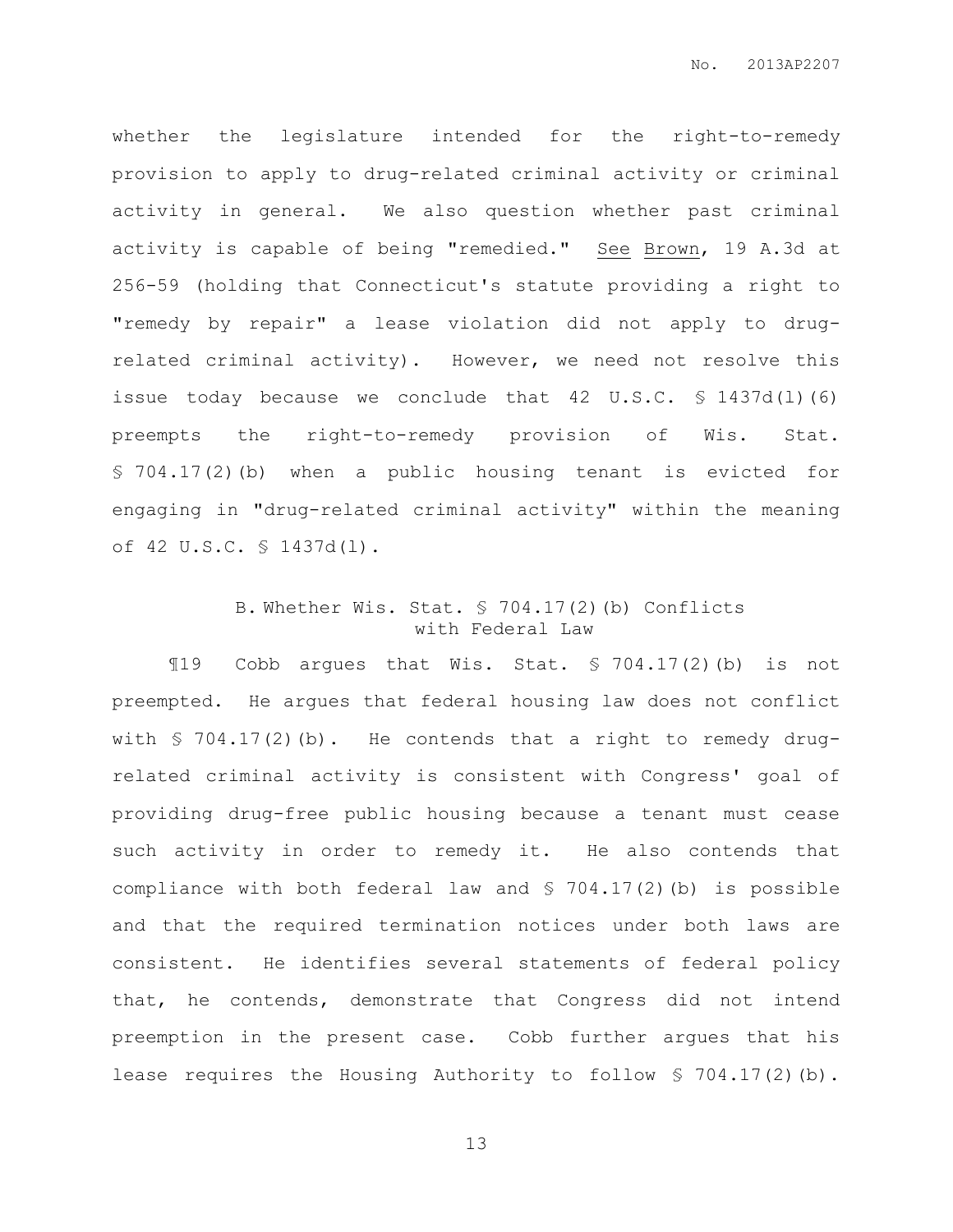Specifically, Cobb concedes that illegal drug use may be a basis for termination, but he argues that the termination provisions under § 704.17(2)(b) must be followed and that those provisions give Cobb the right to cure his lease violation to avoid eviction.

¶20 Cobb relies on Housing Authority of Covington v. Turner, 295 S.W.3d 123 (Ky. Ct. App. 2009), a split decision from a Kentucky intermediate appellate court. In that case, a public housing tenant was evicted because her nephew, who stayed with her every other weekend, stored cocaine and drug paraphernalia in the room where he kept his belongings. Turner, 295 S.W.3d at 124. The tenant forwarded an "innocent tenant" defense and argued that the housing authority had not met its burden of proof. Specifically, the tenant testified that she was unaware that drugs were being kept in her apartment. Id. A provision in her lease mirrored the language of 42 U.S.C. § 1437d(l)(6) and stated that she could be evicted if any guest or member of her household engaged in drug-related criminal activity. Id. at 125. The tenant argued that she could not be evicted because she was not given an opportunity, required by a Kentucky statute, to remedy the lease violation. Id. at 124-25. The landlord argued that the statute was preempted, but the court unanimously concluded that the landlord had failed to adequately demonstrate that it had weighed the policy considerations behind the federal statute. Id. at 125, 128.

¶21 In a 2:1 decision, the Kentucky Court of Appeals concluded that the state statute was not preempted. Id. One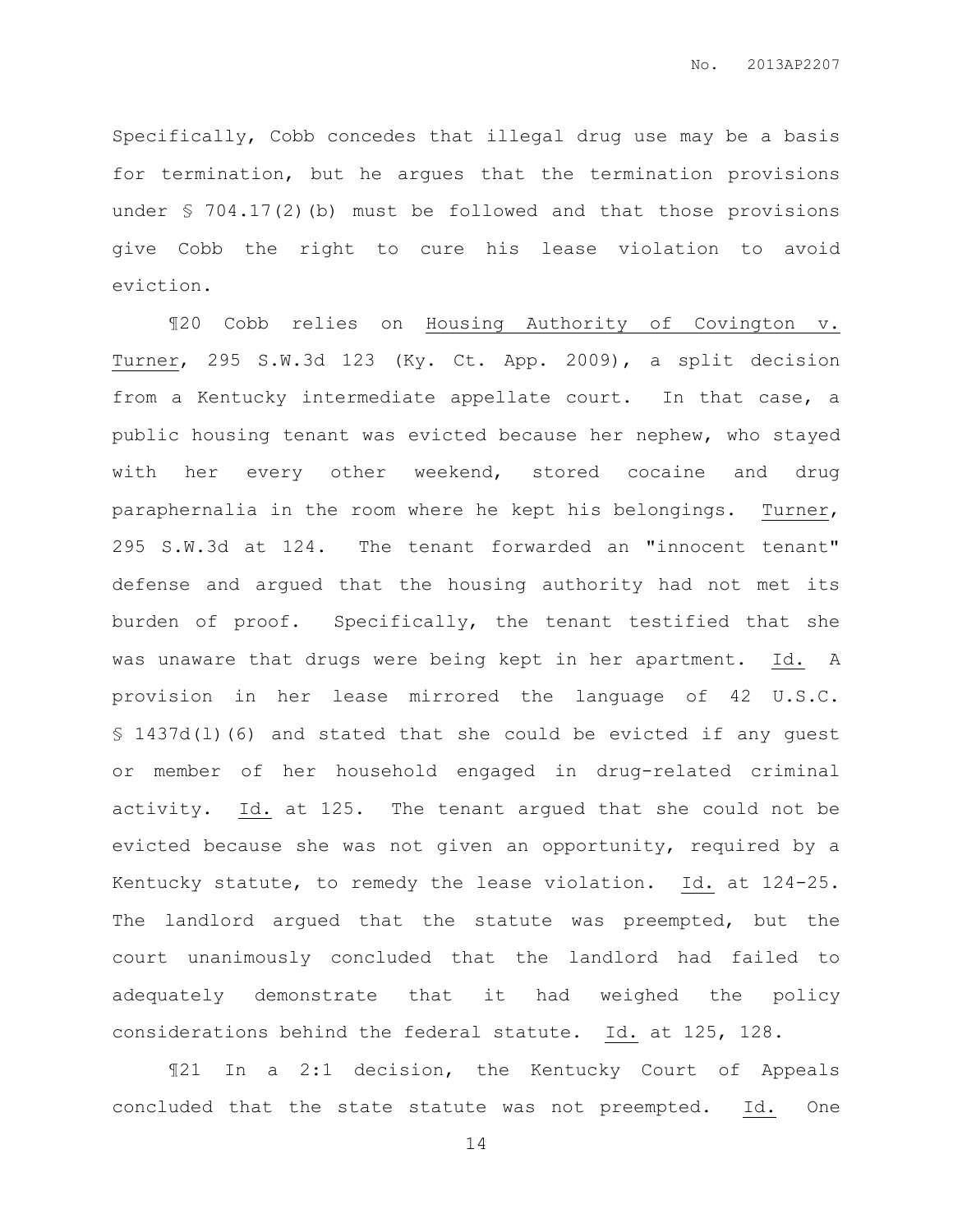objective of the federal Anti-Drug Abuse Act of 1988 is to "discourage[e] illegal drug use on public housing premises." Id. at 127. Two judges concluded that a right to remedy illegal drug activity is consistent with that objective because a tenant who has "'been given the opportunity to remedy may be among the most likely of tenants to prevent the situation from recurring, thereby furthering the purposes of and objectives of the [federal] law.'" Id. A concurring judge refused to join the two-judge majority opinion concerning preemption. Id. at 128 (Moore, J., concurring). The judge ultimately concurred with the majority opinion's result, however, because the housing authority had failed to demonstrate that it weighed the policy considerations behind the federal statute. Id. at 129-30 (Moore, J., concurring).

¶22 Regarding preemption, the concurring judge concluded that "there is no doubt" that the state statute is preempted by the federal law. Id. at 128 (Moore, J., concurring). She reasoned that the right to remedy provided by the state statute is contrary to the Anti-Drug Abuse Act, which clearly allows tenants to be evicted for any drug-related criminal activity. Id. (Moore, J., concurring). The judge then listed several congressional findings to support the federal law's "'onestrike' policy," which was designed to eradicate illegal drug activity in public housing. Id. at 128-29 (Moore, J., concurring) (quoting 42 U.S.C. § 11901). The judge concluded that Congress' intent behind the Act was "to look out for the best interests of all residents in housing developments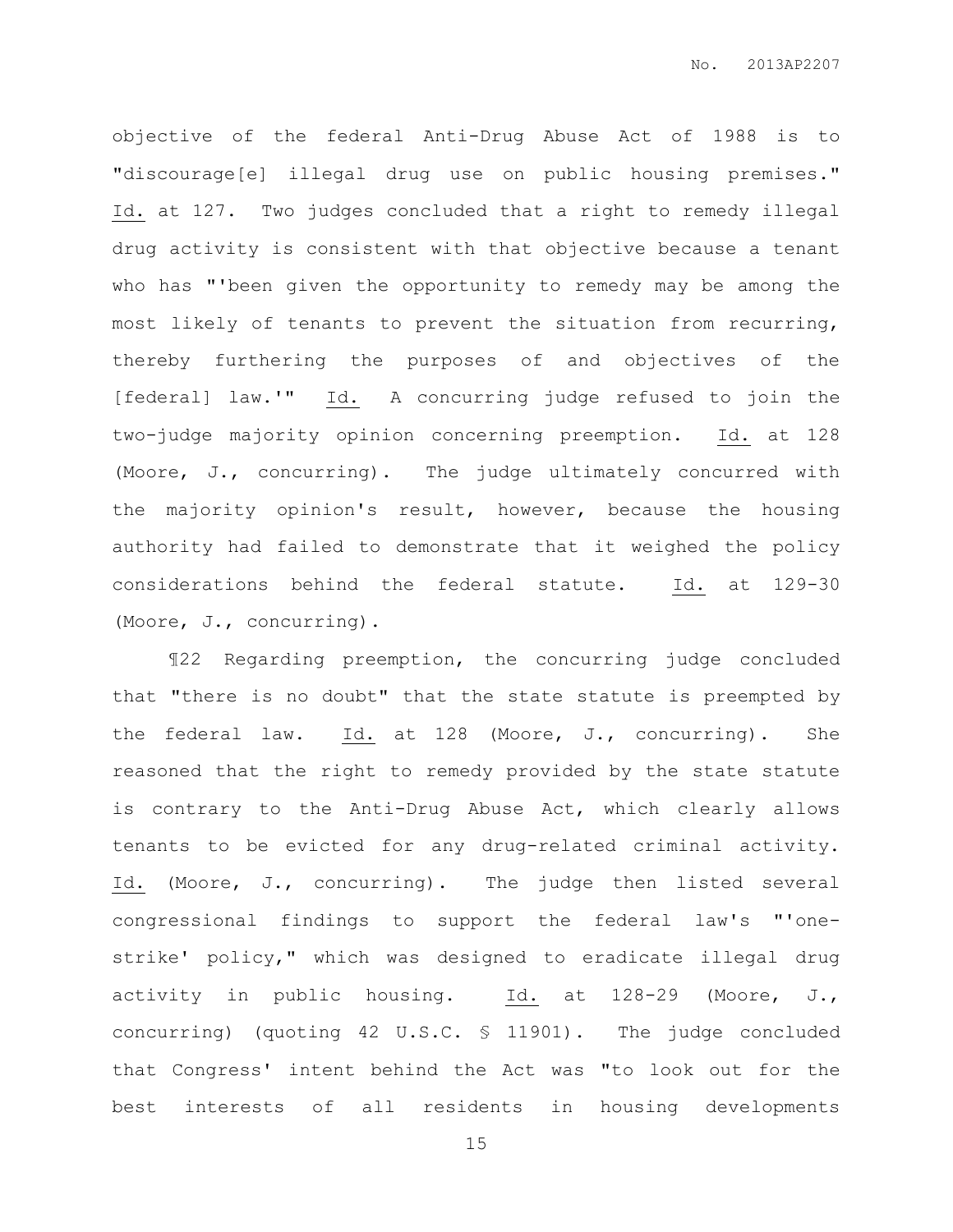receiving federal funding. All tenants should be able to feel secure in their homes and live in decent and safe housing, without the fear of drug-related crimes often associated with public housing." Id. at 128 (Moore, J., concurring). Cobb urges this court to adopt the reasoning of the Kentucky intermediate appellate court's two-judge majority opinion and conclude that the right to remedy is not preempted by federal law.

¶23 On the other hand, the Housing Authority argues federal housing law preempts the right to remedy a lease violation under Wis. Stat. § 704.17(2)(b) in the present case. The Housing Authority contends that it has the power under federal law to evict Cobb for engaging in any drug-related criminal activity. According to the Housing Authority, a right to remedy illegal drug activity would "severely frustrate" Congress' requirement that the Housing Authority retain the power to evict a tenant for engaging in such activity. The Housing Authority also argues that the goal of the Anti-Drug Abuse Act is to provide drug-free public housing. A right to remedy drug-related criminal activity, the Housing Authority argues, would frustrate Congress' goal of providing drug-free public housing. The Housing Authority relies heavily on Scarborough and Boston Housing Authority, in which the high courts of the District of Columbia and Massachusetts, respectively, held that federal housing law preempted statutes that provided defenses against eviction.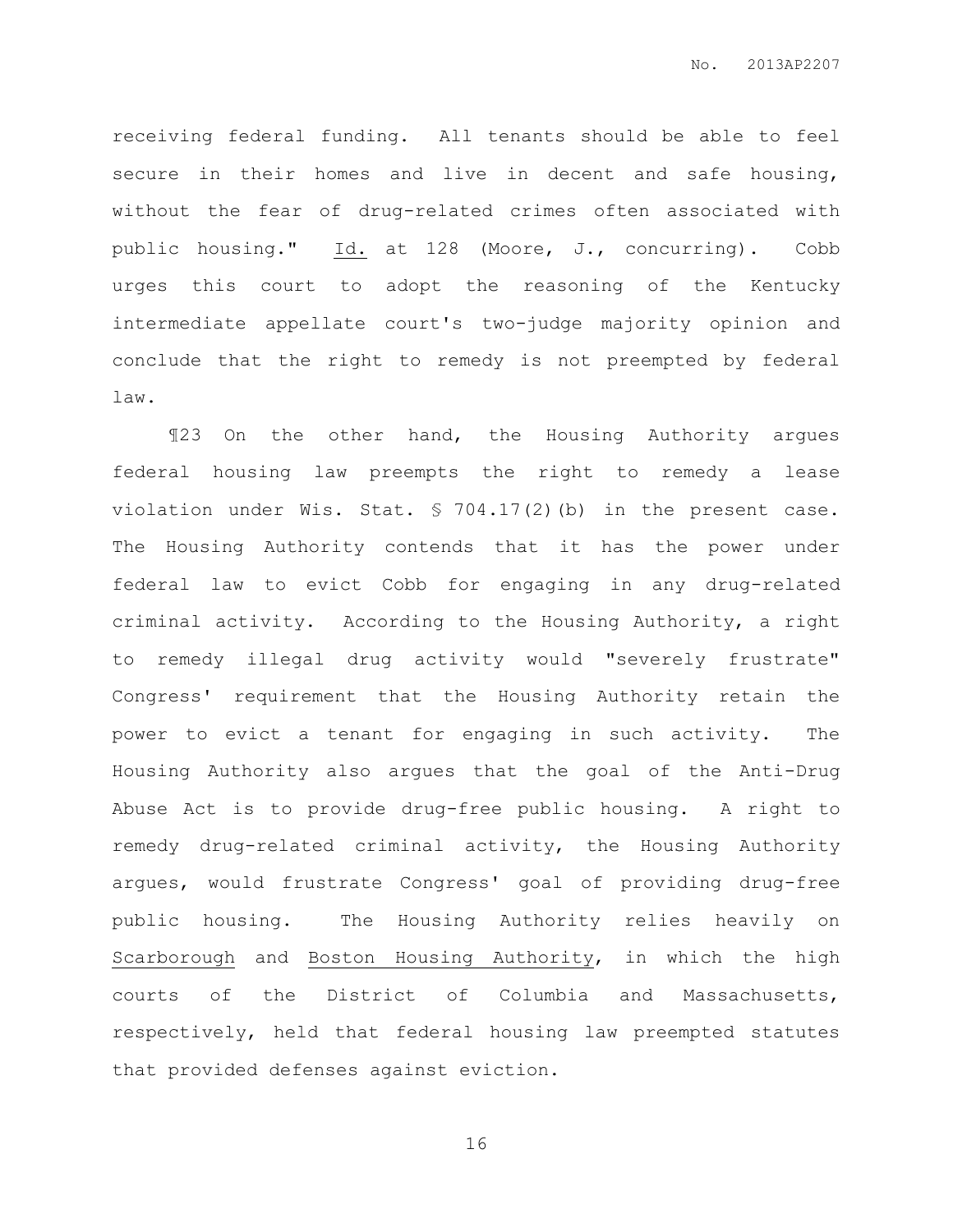¶24 In Scarborough, a tenant was evicted for engaging in "'criminal activity that threatens the health, safety, or right to peaceful enjoyment of the premises  $\ldots$  .  $\cdot$   $\cdot$   $\cdot$  Scarborough, 890 A.2d at 251, 252 n.1. The tenant's criminal activity was possession of two unregistered firearms and unregistered ammunition in her apartment.<sup>11</sup> Id. at 251-52 & n.2, 257. The tenant argued that she could not be evicted because she was not given a 30-day opportunity, provided by a District of Columbia code, to cure the lease violation. Id.

¶25 The District of Columbia Court of Appeals unanimously held that the right to cure was preempted because "application of the District's cure opportunity for criminal violations that threaten the safety or peace of other tenants would 'stand as an obstacle to the accomplishment and execution of the full

 $\overline{a}$ 

<sup>&</sup>lt;sup>10</sup> Although the tenant in **Scarborough** was not evicted for drug activity, both she and Cobb received eviction notices for violating a lease term that mirrored 42 U.S.C. § 1437d(l)(6). Scarborough v. Winn Residential L.L.P./Atl. Terrace Apartments, 890 A.2d 249, 255-56 (D.C. 2006). Section 1437d(l)(6) requires a public housing lease to "provide that any criminal activity that threatens the health, safety, or right to peaceful enjoyment of the premises by other tenants or any drug-related criminal activity on or off such premises, engaged in by a public housing tenant, . . . shall be cause for termination of tenancy." 42 U.S.C. § 1437d(l)(6). Thus, that section associates drug-related criminal activity with criminal activity that breaches the peace.

 $11$  The tenant's boyfriend had used a firearm to fatally shoot someone in her apartment. Scarborough, 890 A.2d at 252. However, the tenant was evicted for possessing unregistered firearms and ammunition, not for the shooting. Id. at 251-52 & n.2.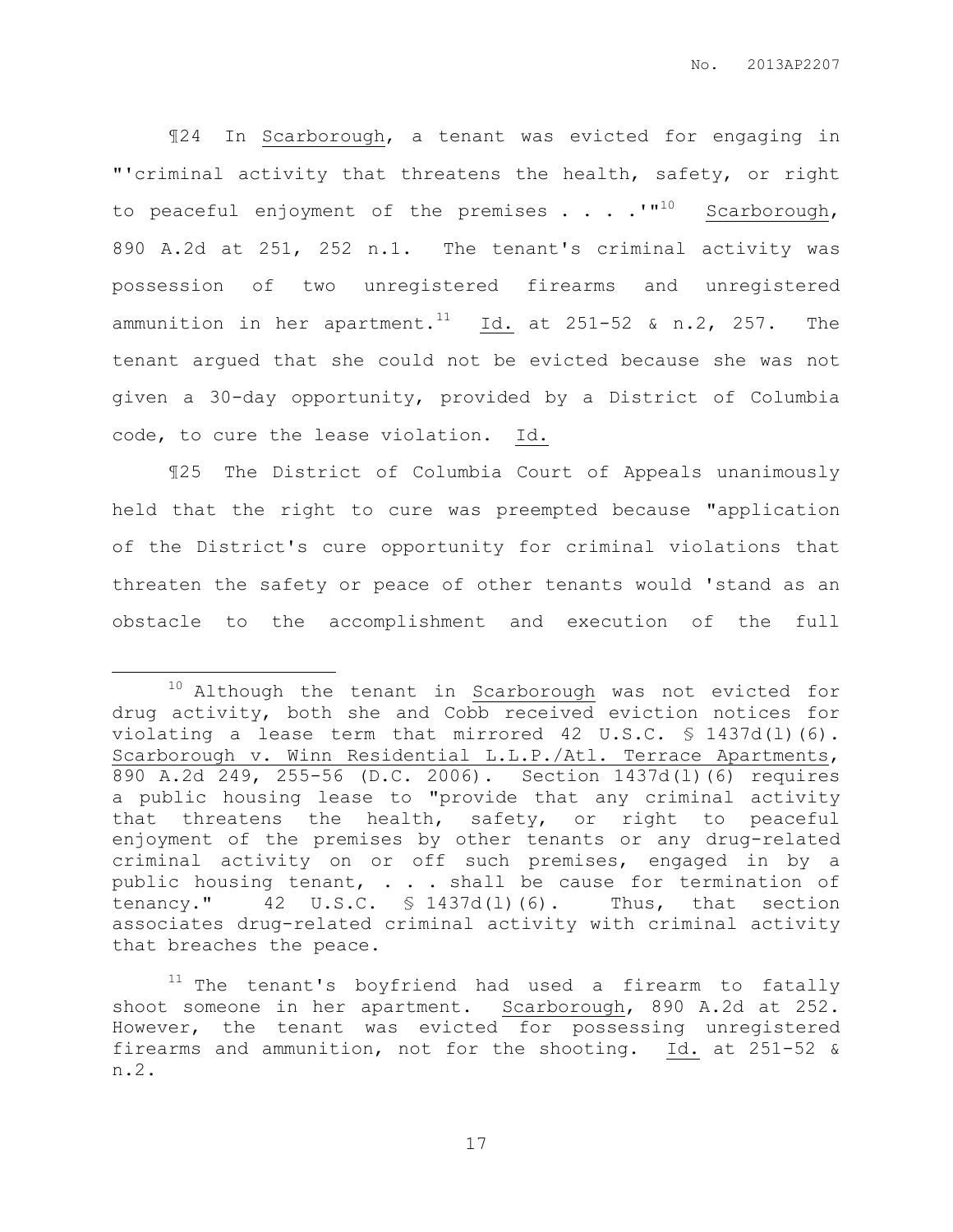purposes and objectives of Congress.'" Id. at 255. Congress intended to provide "'federally assisted low-income housing that is decent, safe, and free from illegal drugs.'" Id. at 256 (quoting 42 U.S.C. § 11901(1)). To that end, Congress required public housing authorities to use leases that provide that "[a]ny criminal activity that threatens the health, safety, or right to peaceful enjoyment of the premises by other residents" is grounds for eviction. Id. An opportunity to cure the criminal activity "would substitute for the landlord's discretion a mandatory second-strike opportunity for a tenant to stay eviction by discontinuing, or not repeating, the criminal act . . . " Id. at 257. Therefore, a second-strike opportunity "would frustrate the purpose of an anticrime provision that permits eviction for 'any' criminal activity [that threatens the safety or peace of other tenants]." Id.

¶26 In Boston Housing Authority, a public housing authority sought to evict a tenant because two of her adult sons who lived with her were arrested for possessing marijuana. Boston Hous. Auth., 871 N.E.2d at 1075-76. Mirroring 42 U.S.C. § 1437d(l)(6), the tenant's lease stated that she could be evicted if any member of her household engaged in drug-related criminal activity. Id. at 1075. The tenant tried to defend against the eviction action by relying on a Massachusetts statute that provided an "innocent tenant" defense against eviction. Id. at 1075-76. She argued that she was an "innocent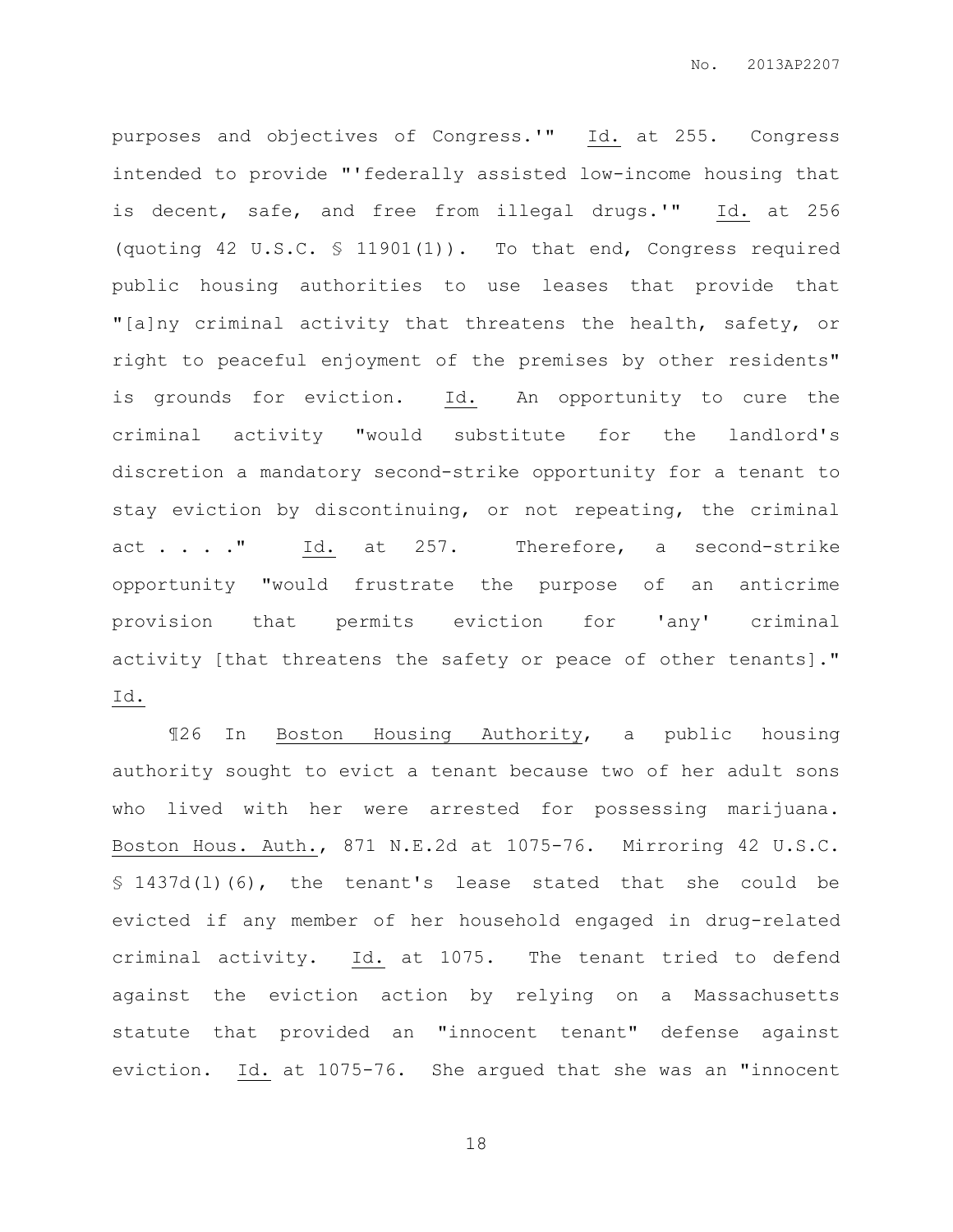tenant" because she was unaware of and could not control her sons' drug-related criminal activity. Id. at 1076.

¶27 The Massachusetts Supreme Judicial Court unanimously held that federal housing law preempted the state statute's "innocent tenant" defense. Id. at 1078. Congress enacted the Anti-Drug Abuse Act of 1988 to ensure that public housing would be "'decent, safe, and free from illegal drugs.'" Id. at 1078 (quoting Rucker, 535 U.S. at 134). To that end, Congress "required that housing authorities use clauses in their leases that permit the termination of a tenant's lease for crimes committed by household members, even where a tenant had no knowledge of and was not at fault for a household member's criminal activity." Id. Allowing the "innocent tenant" statutory defense to override a housing authority's discretion to evict "would run afoul of and substantially interfere with the congressional objective. It is therefore preempted." Id.

¶28 We hold that Wis. Stat. § 704.17(2)(b) is preempted in the present case because it "'stan[ds] as an obstacle to the accomplishment and execution of the full purposes and objectives of Congress.'" See Barnett Bank, 517 U.S. at 31 (quoting Hines v. Davidowitz, 312 U.S. 52, 67 (1941)). We agree with the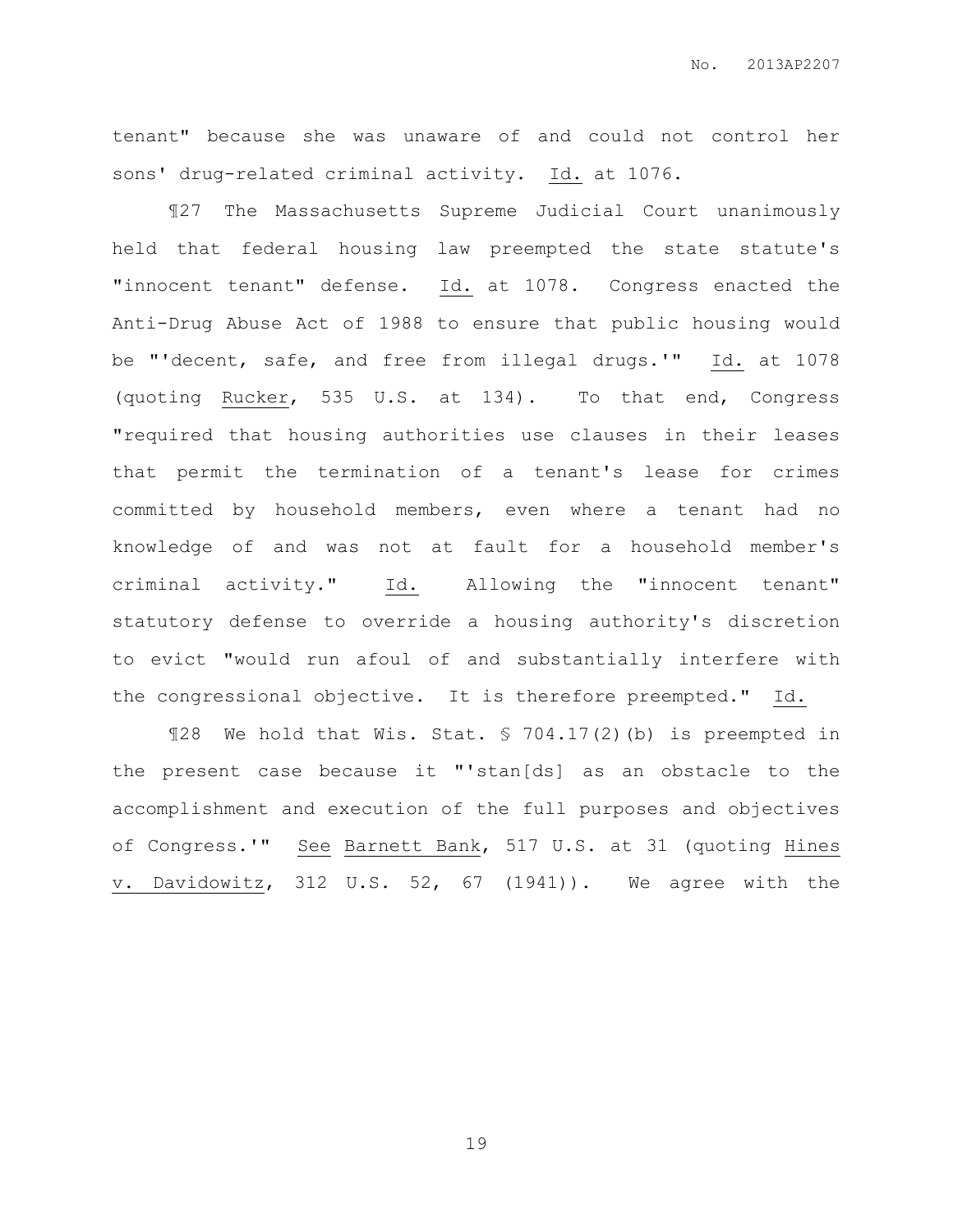reasoning of Scarborough and Boston Housing Authority. $^{12}$  A right to cure a lease violation that constitutes drug-related criminal activity conflicts with the federal Anti-Drug Abuse Act in two related respects. First, a right to cure past illegal drug activity is counter to Congress' goal of providing drug-free public housing. Second, a right to cure past illegal drug activity is in conflict with Congress' method of achieving that goal by allowing eviction of tenants who engage in drug-related criminal activity.

¶29 Permitting Cobb to avoid eviction by promising to cease his illegal drug use "would run afoul of and substantially interfere with the congressional objective" of providing drugfree public housing. See Boston Hous. Auth., 871 N.E.2d at 1078. Tenants will have an incentive not to use illegal drugs in the first instance if they can be evicted for, and given no right to cure, drug-related criminal activity. The potential to be evicted for any drug-related criminal activity, including a

 $\overline{a}$ 

 $12$  We disagree with Cobb that Boston Housing Authority is distinguishable because it did not involve a right-to-remedy statute. Courts have held that the Anti-Drug Abuse Act preempts a variety of state laws that allow tenants to avoid eviction for drug-related criminal activity. E.g., Ross v. Broadway Towers, Inc., 228 S.W.3d 113, 123-24 (Tenn. Ct. App. 2006) (holding that state "estoppel" defense against eviction is preempted); City of S. San Francisco Hous. Auth. v. Guillory, 49 Cal. Rptr. 2d 367, 371-72 (Cal. App. Dep't Super. Ct. 1995) (holding that state statute that created a "reasonable cause" standard for eviction is preempted); Hous. Auth. & Urban Redevelopment Agency of City of Atl. City v. Spratley, 743 A.2d 309, 313-14 (N.J. Super. Ct. App. Div. 1999) (holding that state statute that prohibits eviction of "blameless tenants" is preempted).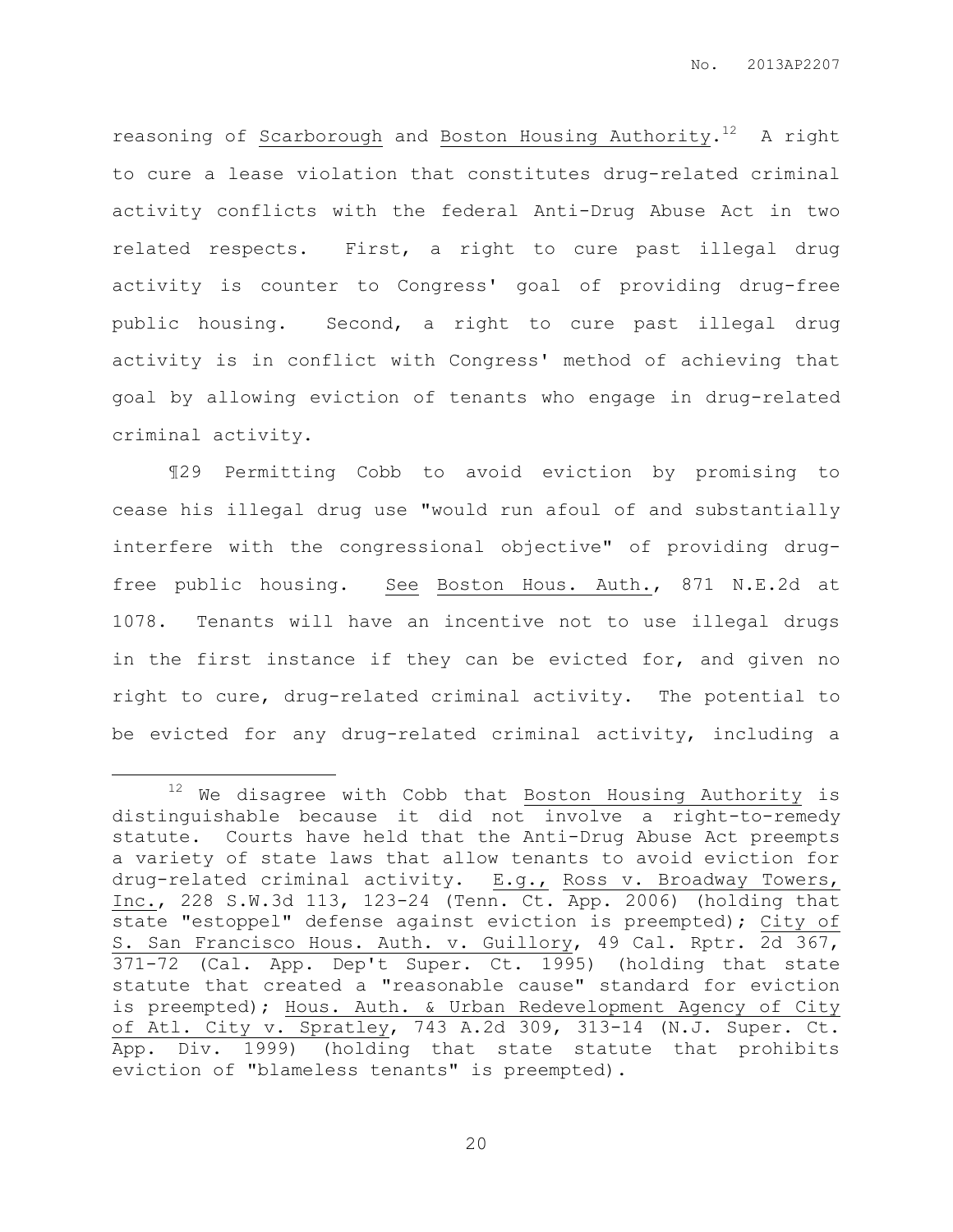first offense, provides a powerful incentive to avoid such activity. See Rucker, 535 U.S. at 134 (citing Pacific Mut. Life Ins. Co. v. Haslip, 499 U.S. 1, 14 (1991)) ("Strict liability maximizes deterrence . . . . "). By contrast, if a landlord were required to give a "free pass" on a tenant's first drug offense, tenants would have little incentive not to use illegal drugs because if they are caught, they can just promise not to do it again. For the other tenants of the building, this after-thefact promise is far from a remedy for completed criminal activity and "'stan[ds] as an obstacle to the accomplishment and execution of the full purposes and objectives of Congress.'" See Barnett Bank, 517 U.S. at 31 (quoting Hines, 312 U.S. at 67). The objective of Congress is to provide safe, drug-free public housing, not to provide housing that allows criminal drug activity so long as the offender promises not to do it again.

¶30 Cobb's argument to the contrary is unpersuasive. Cobb argues that an opportunity to remedy a first-offense drug violation is consistent with Congress' goal of drug-free public housing, because a tenant remedies a drug offense by ceasing to engage in drug-related activity. Simply stated, Cobb suggests that a tenant helps to achieve drug-free housing by ceasing drug-related activity. The Kentucky Court of Appeals' two-judge majority opinion in Turner used similar reasoning in holding that its right-to-remedy statute was not preempted. Turner, 295 S.W.3d at 127. This line of reasoning is flawed because it ignores the fact that a tenant who ceases drug-related activity has already been caught engaging in such illegal activity.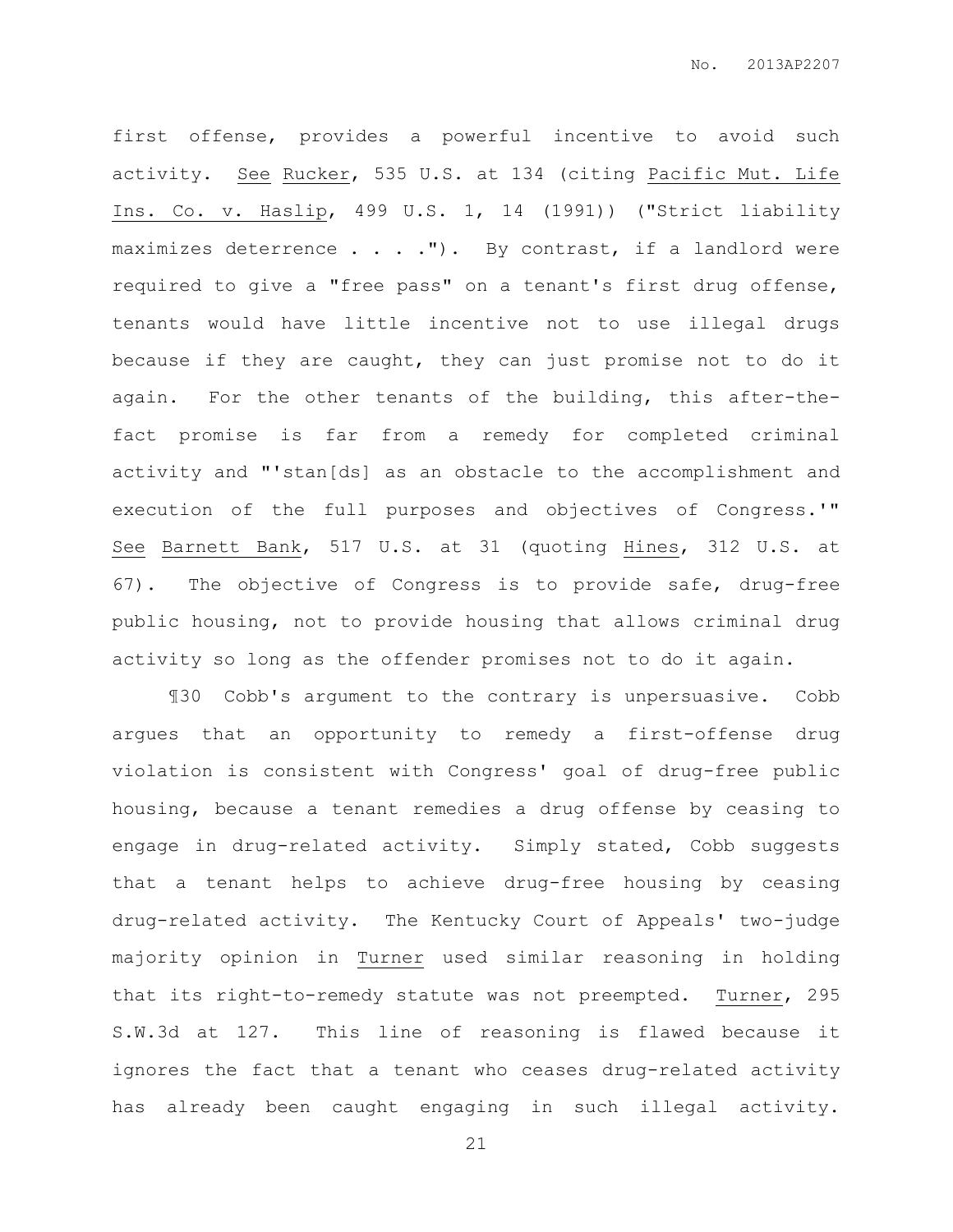Congress did not merely intend to prevent repeat drug offenses in public housing. Congress intended to eliminate all drugrelated criminal activity in public housing, which includes first-time or repeat drug offenses. See 42 U.S.C. § 11901(1) (expressing intent to provide public housing that is "free from illegal drugs") (emphasis added). An opportunity to avoid eviction for a first-offense drug violation conflicts with that congressional intent.<sup>13</sup>

¶31 In addition to conflicting with Congress' goal of providing drug-free public housing, a right to remedy drugrelated criminal activity conflicts with Congress' chosen method of achieving that goal: allowing public housing authorities to evict tenants for engaging in any drug-related criminal activity. This additional conflict militates in favor of preemption. See Int'l Paper Co., 479 U.S. at 494 (citation omitted) ("A state law also is pre-empted if it interferes with the methods by which the federal statute was designed to reach [Congress'] goal.").

¶32 The Anti-Drug Abuse Act "unambiguously requires lease terms that vest local public housing authorities with the discretion to evict tenants for the drug-related activity of household members and guests . . . . " Rucker, 535 U.S. at 130.

 $\overline{a}$ 

 $13$  In fact, the right to cure statute could, depending on the circumstances, allow a tenant to engage in drug-related criminal activity multiple times. Thus, the right to cure statute frustrates Congress' goal of providing drug-free public housing.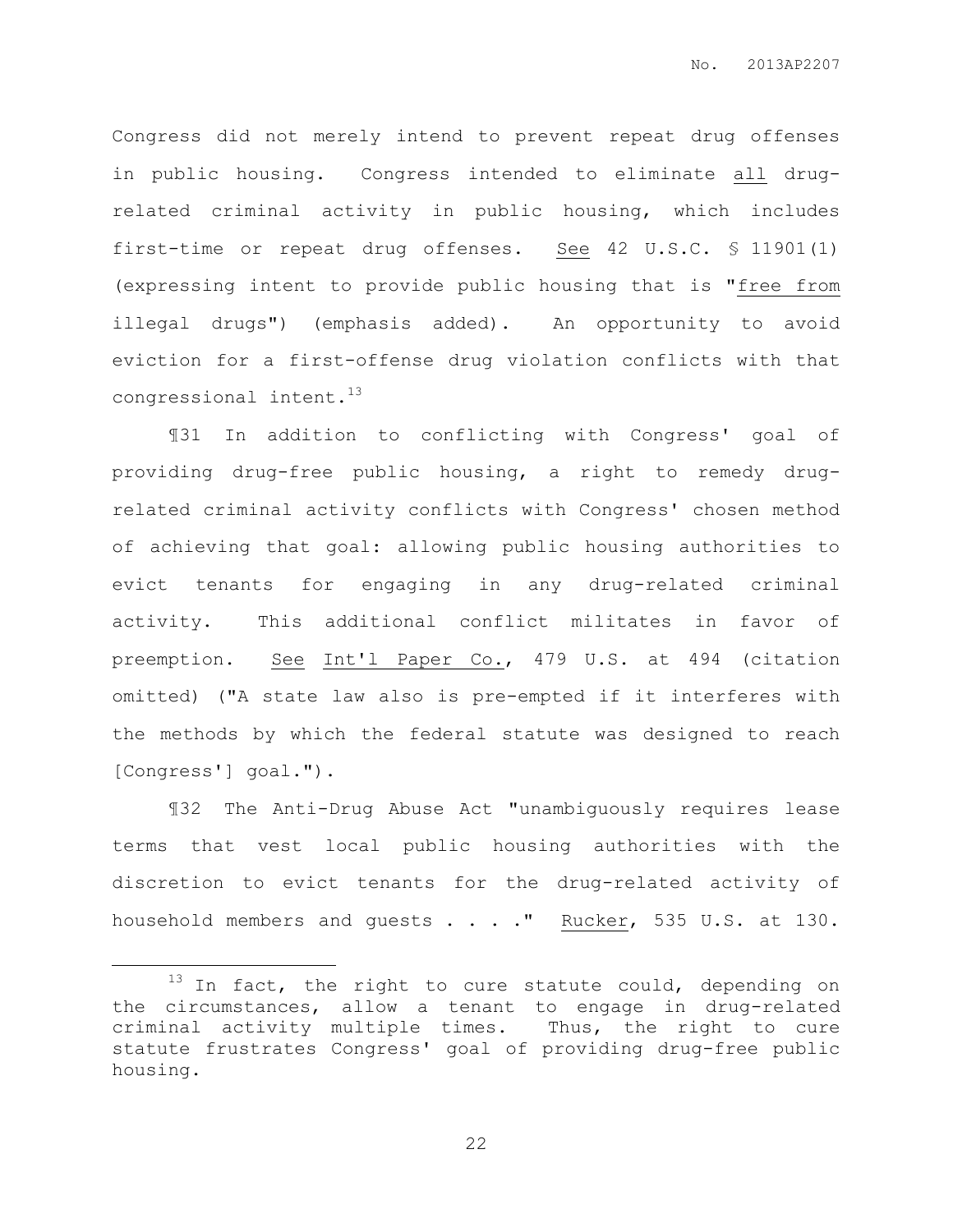A right to remedy drug-related criminal activity "would substitute for the landlord's discretion a mandatory secondstrike opportunity for a tenant to stay eviction by discontinuing, or not repeating, the criminal act . . . ." Scarborough, 890 A.2d at 257. If the Housing Authority were required to provide a tenant with an opportunity to remedy a first-offense drug violation, the Housing Authority "would thus have lost the ability to terminate a tenant who violated her lease by . . . engaging in drug related criminal activity, an ability Congress intends to preserve for housing authorities . . . ." Boston Hous. Auth., 871 N.E.2d at 1078. The right to cure under state law removes the Housing Authority's discretion to evict afforded under federal law and instead requires that the Housing Authority allow a tenant a second chance. Simply stated, Wis. Stat. § 704.17(2)(b)'s right to cure undermines the federal law's intent to vest the power to evict in the Housing Authority. Section 704.17(2)(b)'s right to cure is thus preempted in the present case. See id.

¶33 Cobb argues that the right to cure has a "minimal" effect on a public housing authority's power to evict tenants who engage in drug-related criminal activity. For support, he contends that a tenant who receives a notice to remedy-or-vacate must either cease the lease-breaching behavior within five days or vacate the premises. He further contends that a tenant may be evicted for a second breach of the lease without being given an opportunity to cure the second breach. Cobb's argument appears to mean that the right to cure is not preempted because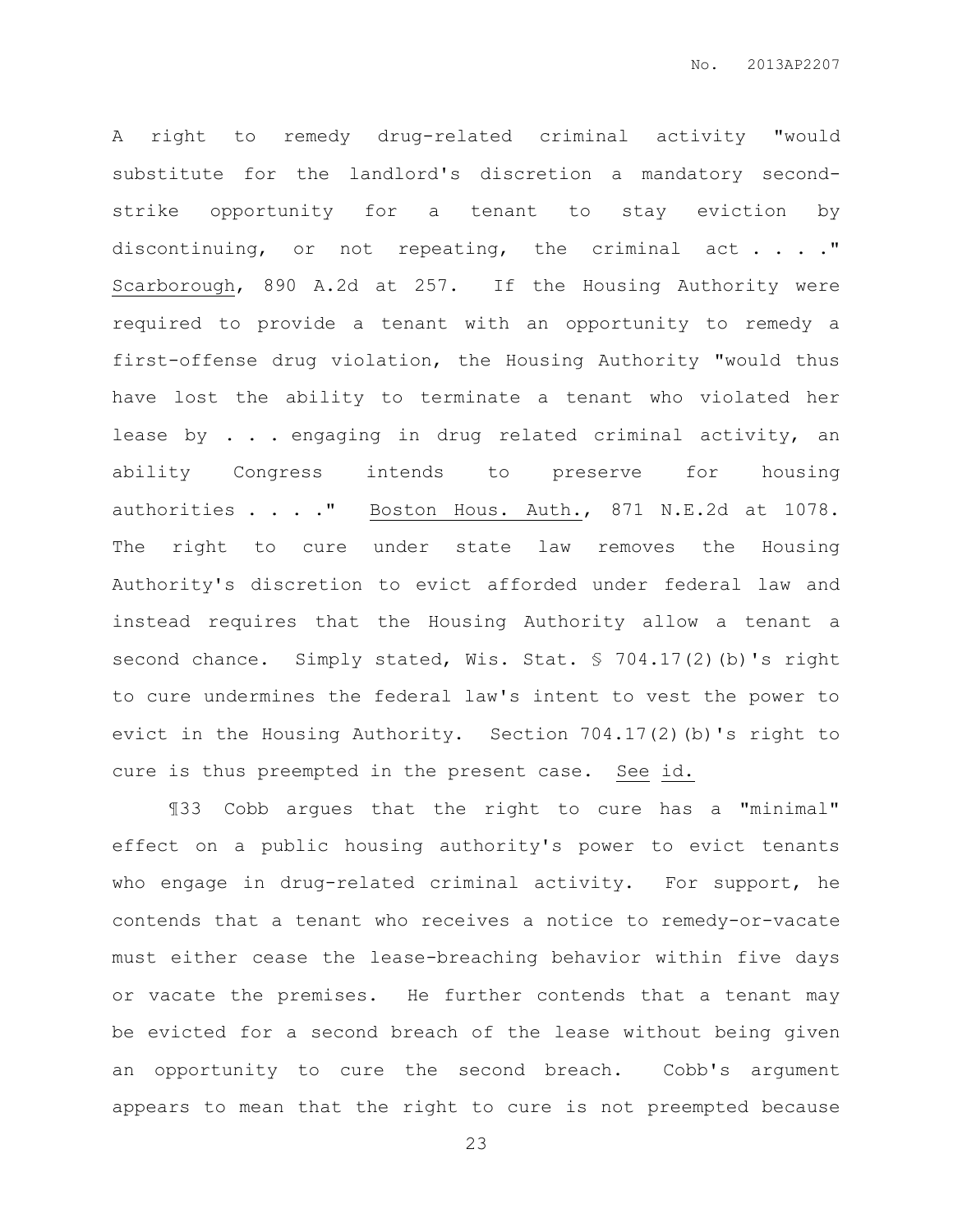it does not substantially interfere with Congress' objectives. See Barnett Bank, 517 U.S. at 33-34 (explaining that a state statute is not preempted if it "does not prevent or significantly interfere with" the exercise of federal power). We disagree. A right to remedy drug-related criminal activity would significantly interfere with Congress' objectives because it would allow a tenant to avoid an eviction and run counter to the objective of providing drug-free public housing. See Scarborough, 890 A.2d at 257-58 (holding that a tenant's right to avoid eviction by curing criminal activity "would stand as a pronounced obstacle to" and "undermine" congressional intent); Boston Hous. Auth., 871 N.E.2d at 1078 (holding that an "innocent tenant" defense against eviction for drug-related activity "would run afoul of and substantially interfere with" congressional intent).

¶34 To highlight the significance of allowing users of illegal drugs to avoid eviction, we note the findings that Congress made when adopting the Anti-Drug Abuse Act. "[P]ublic and other federally assisted low-income housing in many areas suffers from rampant drug-related or violent crime." 42 U.S.C. § 11901(2). "[D]rug dealers are increasingly imposing a reign of terror on public and other federally assisted low-income housing tenants." Id. at § 11901(3). "[T]he increase in drugrelated and violent crime not only leads to murders, muggings, and other forms of violence against tenants, but also to a deterioration of the physical environment that requires substantial government expenditures." Id. at § 11901(4).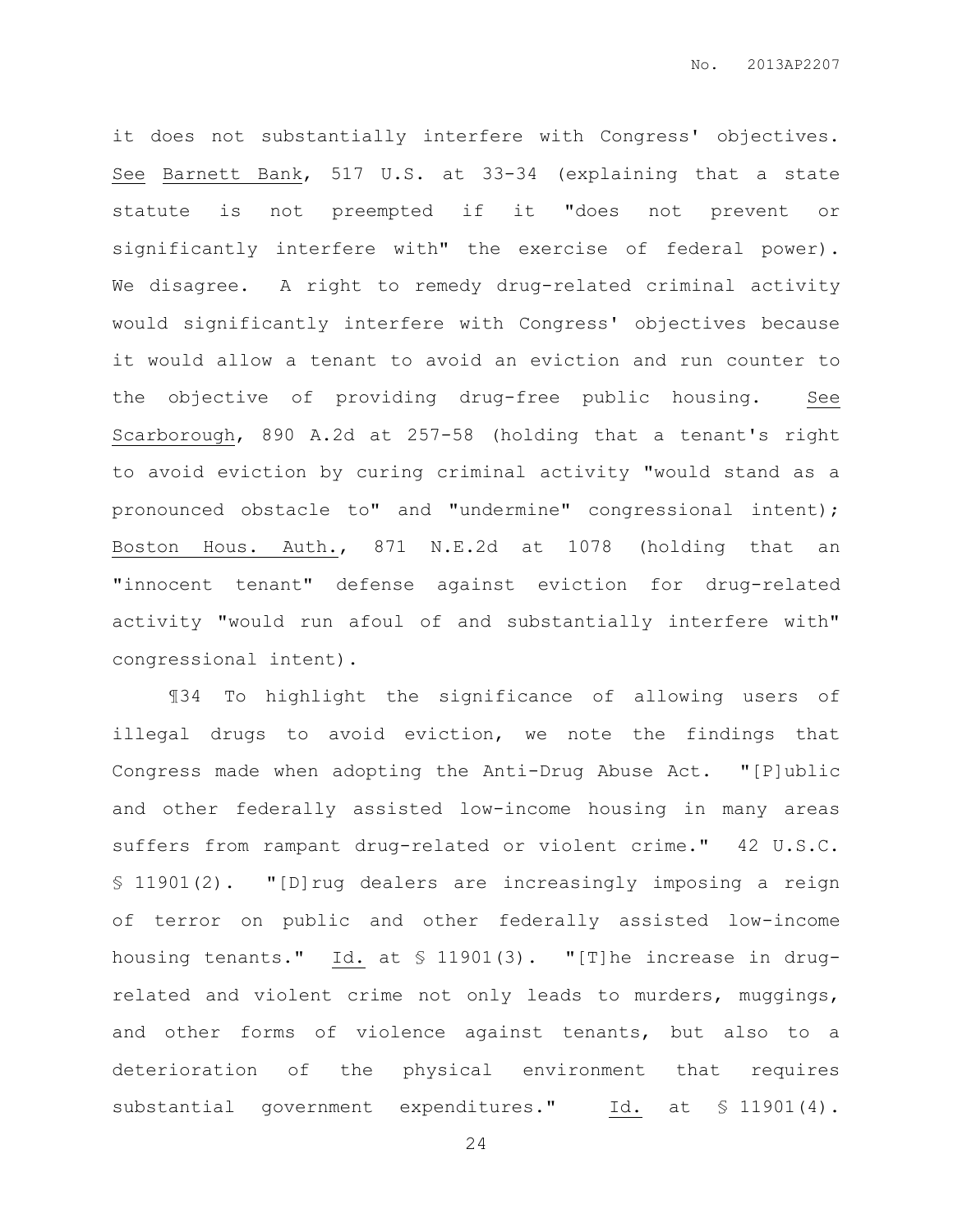Congress' efforts to eliminate those serious problems would be significantly obstructed if a tenant who engages in drug-related criminal activity could avoid eviction by exercising a right to cure past illegal drug activity.

¶35 Cobb argues that Wis. Stat. § 704.17(2)(b) does not conflict with federal law because the Housing Authority could have complied with both laws. Cobb's reasoning is that federal housing law allows, but does not require, the Housing Authority to evict him. See Rucker, 535 U.S. at 133-34. Thus, Cobb argues, the Housing Authority would not violate federal law by giving him an opportunity to remedy his lease violation. This argument is unpersuasive because it conflates two separate grounds for preemption. See supra ¶13. A state law is preempted if it stands as an obstacle to the accomplishment and execution of Congress' objectives, even if compliance with both state and federal law is possible. Barnett Bank, 517 U.S. at 31; Fid. Fed. Sav. & Loan Ass'n v. de la Cuesta, 458 U.S. 141, 154-56 (1982). Moreover, while federal law does not require eviction, Cobb recognizes that it certainly provides for eviction. 42 U.S.C. § 1437d(l)(6). As Cobb also recognizes, federal law endows the Housing Authority with the discretion to promptly evict a tenant who engages in drug-related criminal activity. Id. at § 1437d(l)(4)(A)(ii). As we discussed earlier, the right to cure is preempted partly because it thwarts that discretion by obliging a public housing authority to provide an opportunity to cure past drug-related criminal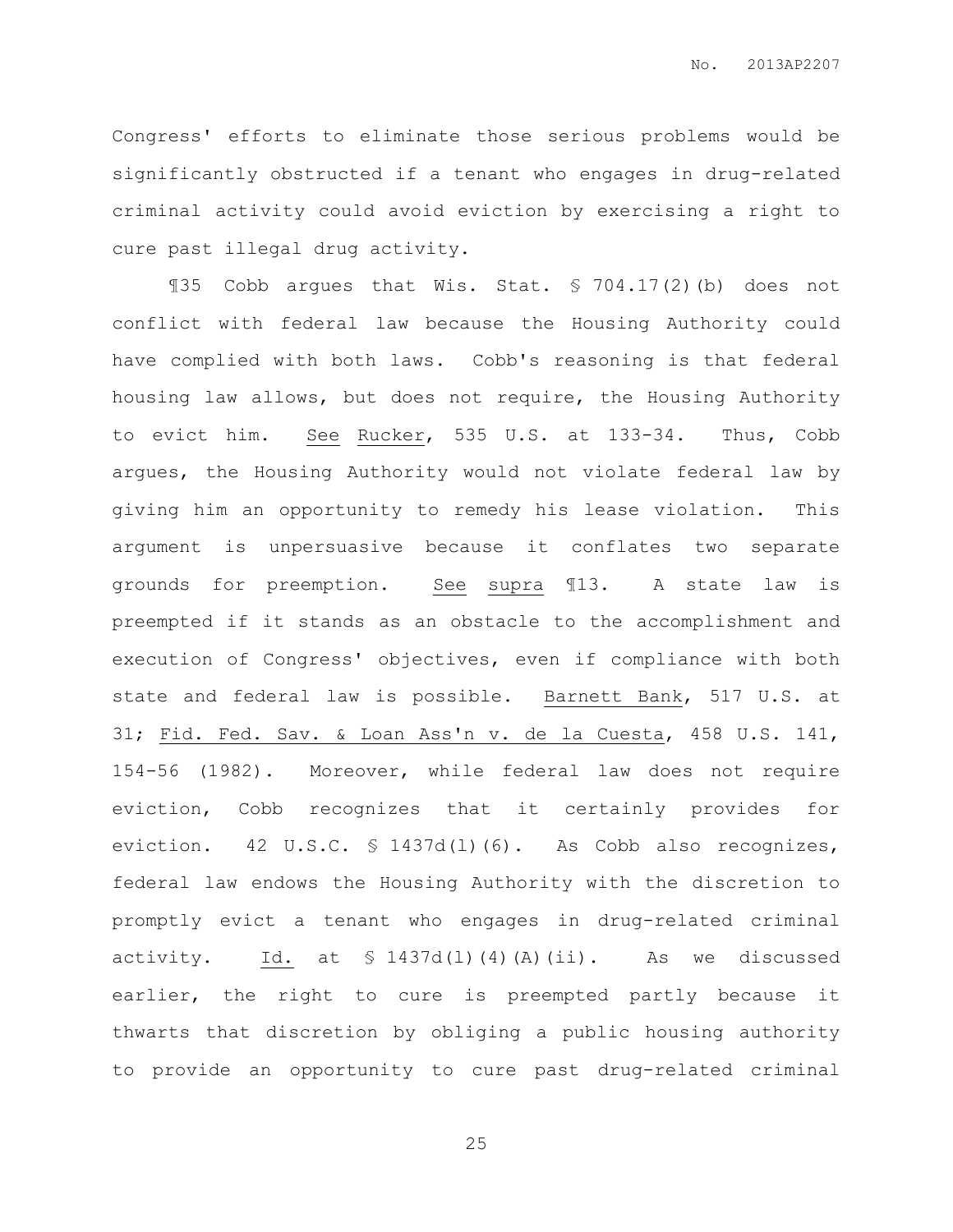activity regardless of how heinous the offense was. See supra ¶¶31-32.

¶36 Cobb further contends that the termination notice requirements under Wis. Stat. § 704.17(2)(b) and federal law are not in conflict. Cobb argues that § 704.17(2)(b) requires a termination notice of five days, which is well within the applicable federal requirement of any reasonable length of time not to exceed 30 days.<sup>14</sup> See 42 U.S.C. § 1437d(1)(4)(A)(ii). However, even if those time limits do not necessarily conflict, § 704.17(2)(b)'s right to remedy conflicts with federal law in the present case for the reasons already stated.

¶37 For the foregoing reasons, we conclude that 42 U.S.C. § 1437d(l)(6) preempts the right-to-remedy provision of Wis. Stat. § 704.17(2)(b) when a public housing tenant is evicted for engaging in "drug-related criminal activity" within the meaning of 42 U.S.C. § 1437d(l).

C. Cobb's Remaining Arguments

 $\overline{a}$ 

 $14$  Cobb's argument relies on Meier v. Smith, 254 Wis. 70, 35 N.W.2d 452 (1948), in which this court held that a Wisconsin statute requiring six months' notice prior to eviction did not conflict with a federal statute requiring at least 60 days' notice. We reasoned that the federal statute required a minimum amount of notice and the Wisconsin statute did not go below that minimum. Meier, 254 Wis. at 74-75. We also reasoned that the Wisconsin statute "does not take any right from the landlord to possession of property granted by [federal law]." Id. at 79. Meier thus hurts Cobb's position. A right to remedy his lease violation would deprive the Housing Authority of its right under 42 U.S.C. § 1437d(l)(6) to evict Cobb and take possession of his housing unit.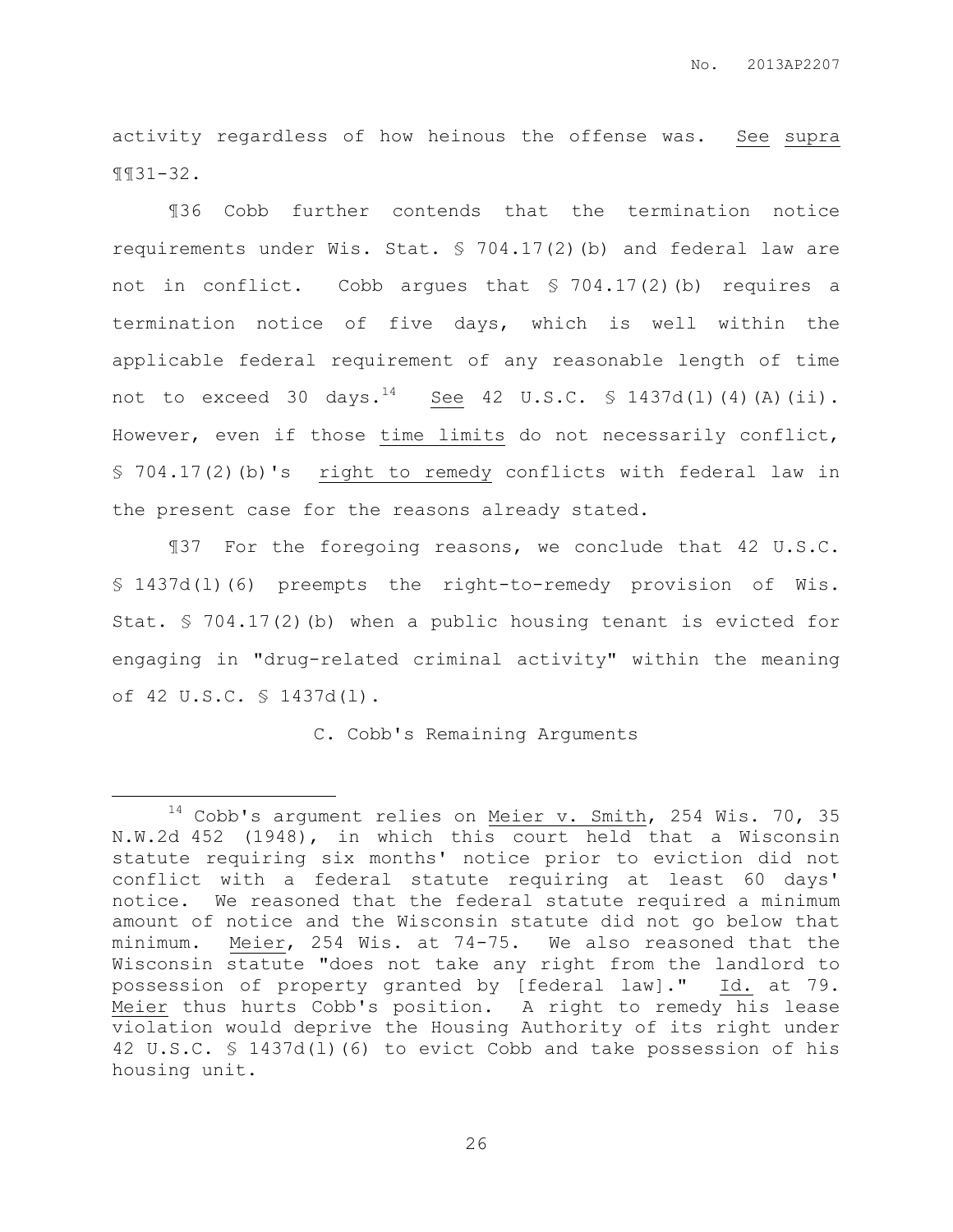¶38 Cobb makes several arguments in addition to his argument that the right to remedy does not conflict with 42 U.S.C. § 1437d(l)(6). Although we have already determined that the right to remedy conflicts with § 1437d(l)(6) in the present case, we nevertheless briefly address these remaining arguments.

¶39 Cobb argues that his lease provides a right to remedy his drug use. He relies on section 9.C. of his lease, which requires the Housing Authority to provide termination notices in accordance with Wis. Stat. § 704.17(2). Section 9.C. has several express exceptions, including section 9.C.2., which states that the Housing Authority "shall give written notice of termination of the Lease as of: . . . 2. A reasonable time commensurate with the exigencies of the situation (not to exceed 30 days) in the case of . . . any drug-related criminal activity . . . . " Cobb argues that section 9.C.2. does not eliminate the right to remedy but rather extends the five-day notice period under § 704.17(2) to up to 30 days. However, other lease provisions belie Cobb's argument. Section 6.J. of the lease states that the Housing Authority will provide one "written warning prior to a proposed termination of tenancy, except . . . in the case of a violation of 5.Q. or a termination per 9.C.2." Section 5.Q., which uses language that closely follows 42 U.S.C. § 1437d(l)(6), prohibits a tenant from engaging in "[a]ny activity that threatens the health, safety or right to peaceful enjoyment of the premises . . . " or "[a]ny drug-related or violent criminal activity. . . . Such activity shall be cause for termination of tenancy." Thus, sections 6.J.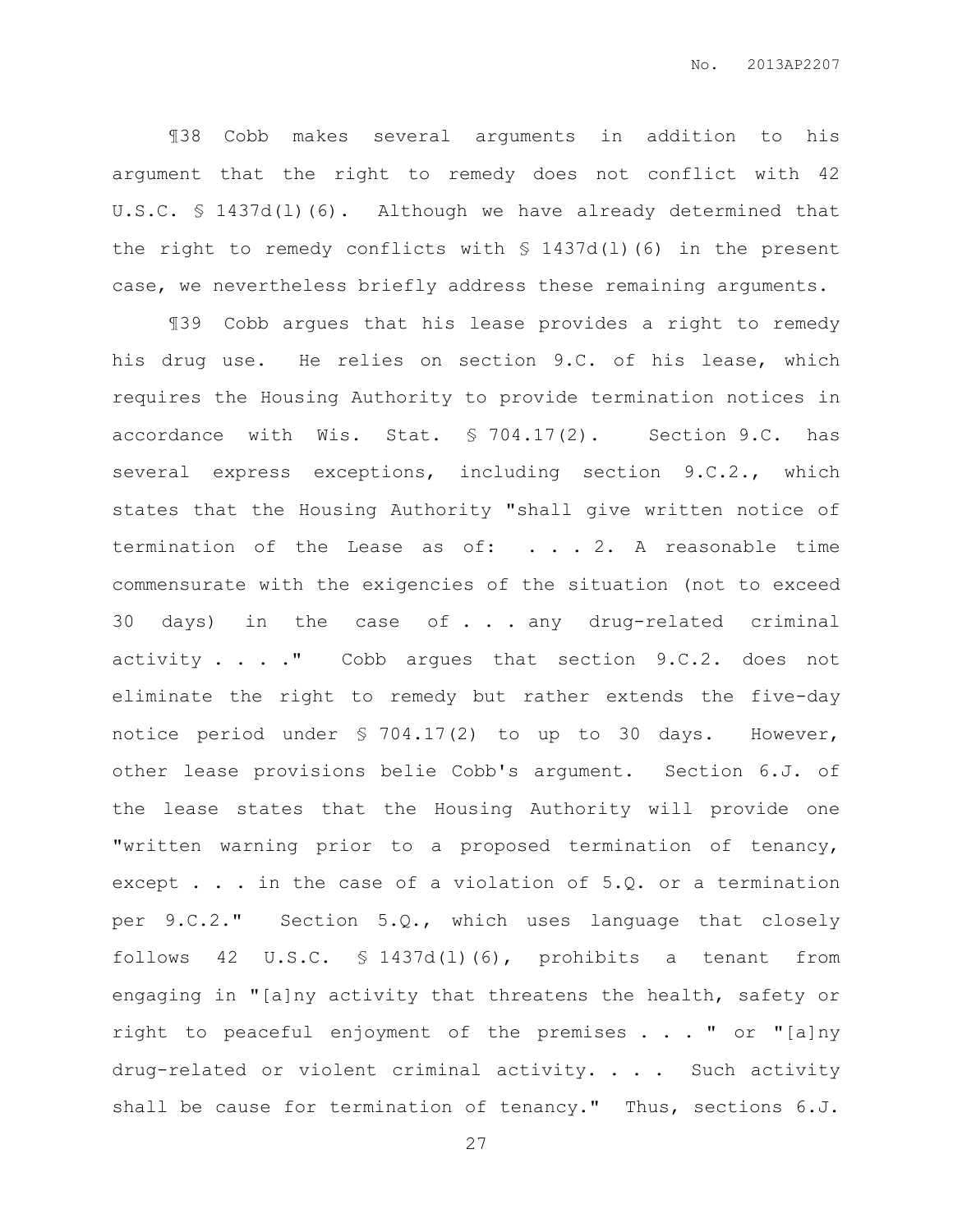and  $5.Q.$  plainly state that a written warning-i.e., a right to remedy—does not apply to drug-related criminal activity.

¶40 Cobb relies on several statements of federal policy for the proposition that the right to remedy is not preempted. We find these arguments unpersuasive. Cobb points to the preamble to a HUD rule, which amended HUD regulations to strengthen public housing authorities' ability to evict tenants who engaged in illegal drug use or other criminal activity. Screening and Eviction for Drug Abuse and Other Criminal Activity, 66 Fed. Reg. 28776-01 (May 24, 2001). The preamble states that "[t]his final rule does not  $\ldots$  preempt State law within the meaning of Executive Order 13132." Id. at 28791. However, that statement sheds no light on whether 42 U.S.C.  $$1437d(1)(6)$  preempts state law.<sup>15</sup>

¶41 Cobb also relies on a HUD regulation that states that "a notice to vacate which is required by State or local law may be combined with, or run concurrently with, a notice of lease termination under . . . this section." 24 C.F.R. § 966.4(l)(3)(iii). However, this regulation does not indicate

 $\overline{a}$ 

<sup>&</sup>lt;sup>15</sup> An earlier, proposed version of this rule stated that federal housing policy created a "one strike" policy with respect to illegal drug use. One–Strike Screening and Eviction for Drug Abuse and Other Criminal Activity, 64 Fed. Reg. 40262- 01 (proposed July 23, 1999). The final version of this rule does not use the phrase "one strike." Cobb argues that HUD's omission of that phrase from the final version of this rule further indicates that HUD did not intend for this rule to preempt state law. However, 42 U.S.C. § 1437d(l)(6) preempts state law regardless of whether this HUD rule does as well.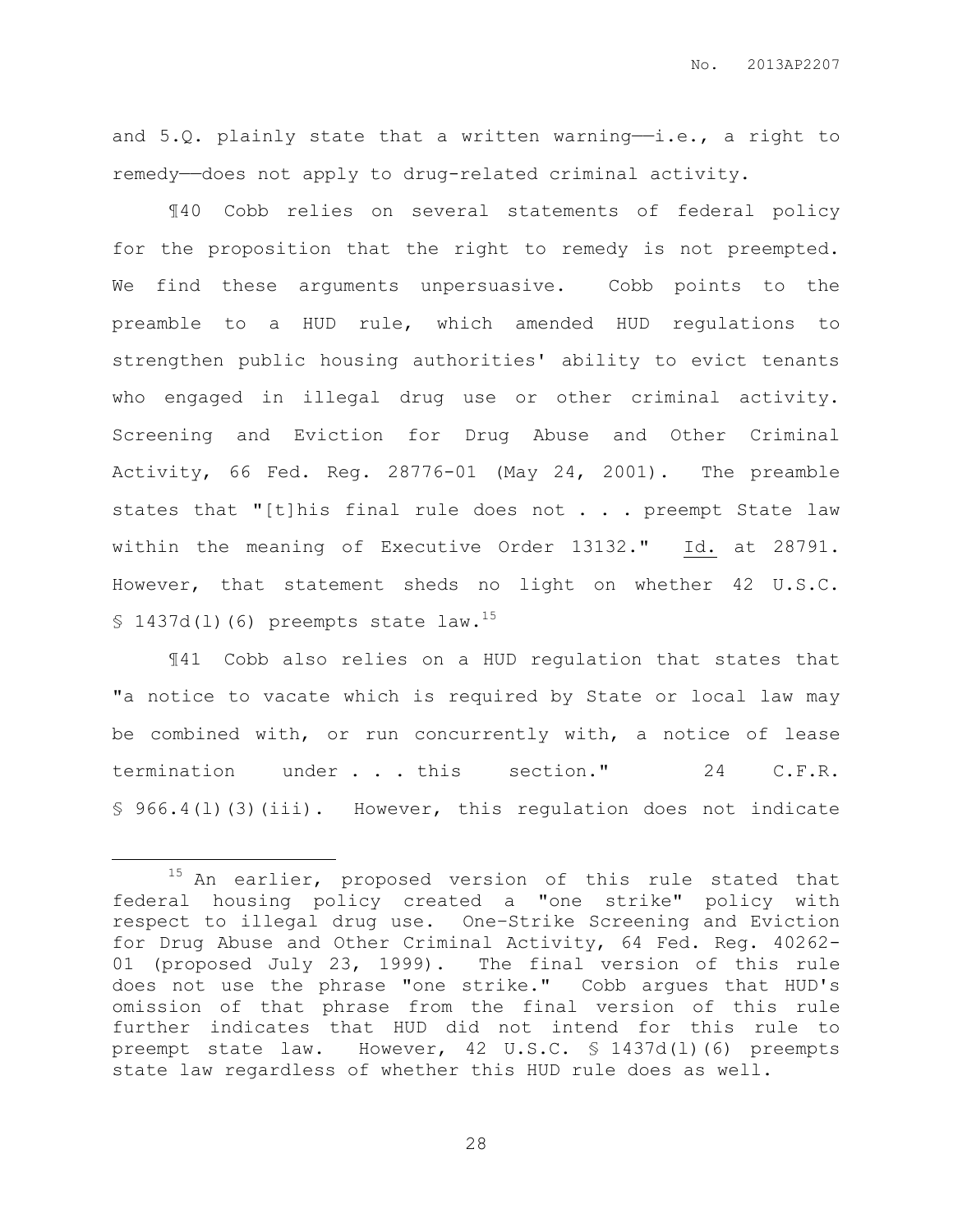whether a state law may require a public housing authority to provide an opportunity to remedy drug-related criminal activity.

¶42 Cobb relies on a letter issued in response to Rucker by then-HUD Secretary Mel Martinez, which states that "[e]viction should be the last option explored . . . ." Letter from Mel Martinez, HUD Secretary, to Public Housing Directors (Apr. 16, 2002). However, this letter does not shed any light on whether a statutory right to cure may limit a public housing authority's power to evict once it explores that option. See Boston Hous. Auth., 871 N.E.2d at 1078-79 & n.14.

¶43 Finally, Cobb relies on a HUD guidance that provides, "State or local law governing eviction procedures may give tenants procedural rights in addition to those provided by federal law. Tenants may rely on those state or local laws so long as they have not been pre-empted by federal law." HUD Directive No. 96–16, Notice PIH 96–16(HA) (April 12, 1996); see also 24 C.F.R. § 247.6(c). Cobb argues that Wis. Stat. § 704.17(2)(b)'s right to cure is a procedural right allowed under that HUD guidance. However, that HUD guidance expressly states that local or state law cannot provide rights that are preempted by federal law. We have already determined that federal law preempts the right to cure in the present case. See also Scarborough, 890 A.2d at 258 (holding that "[a] 'procedural' right to a second chance to refrain from criminal activity endangering other tenants would conflict fundamentally with" federal housing law).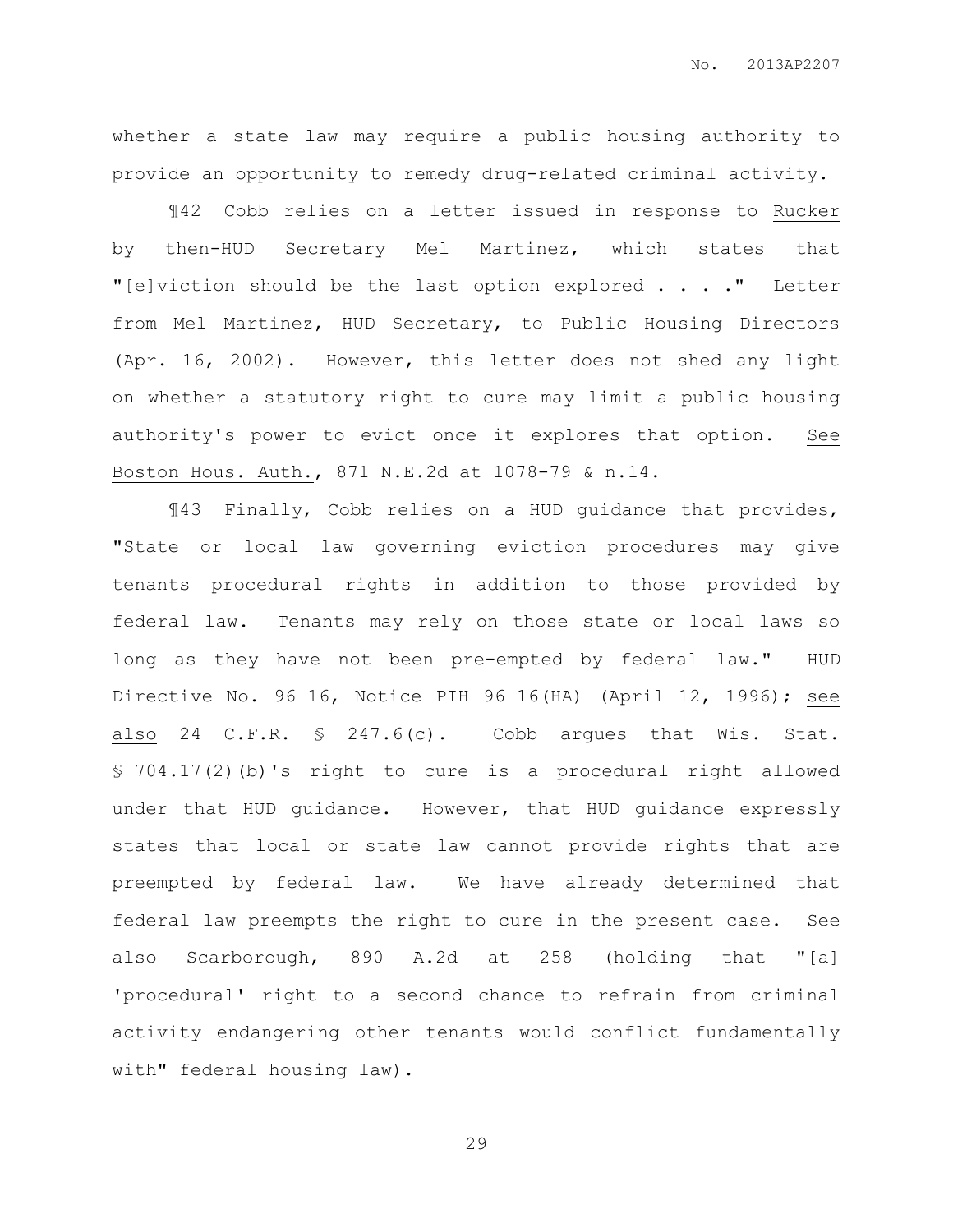¶44 In sum, for the reasons previously set forth as well as those briefly addressed above, we reject Cobb's additional arguments that Wis. Stat. § 704.17(2)(b)'s right to cure is not preempted in the present case.

#### V. CONCLUSION

¶45 We hold that 42 U.S.C. § 1437d(l)(6) preempts the right-to-remedy provision of Wis. Stat. § 704.17(2)(b) when a public housing tenant is evicted for engaging in "drug-related criminal activity" within the meaning of 42 U.S.C. § 1437d(l). Accordingly, we reverse the court of appeals' decision.

*By the Court.*—The decision of the court of appeals is reversed.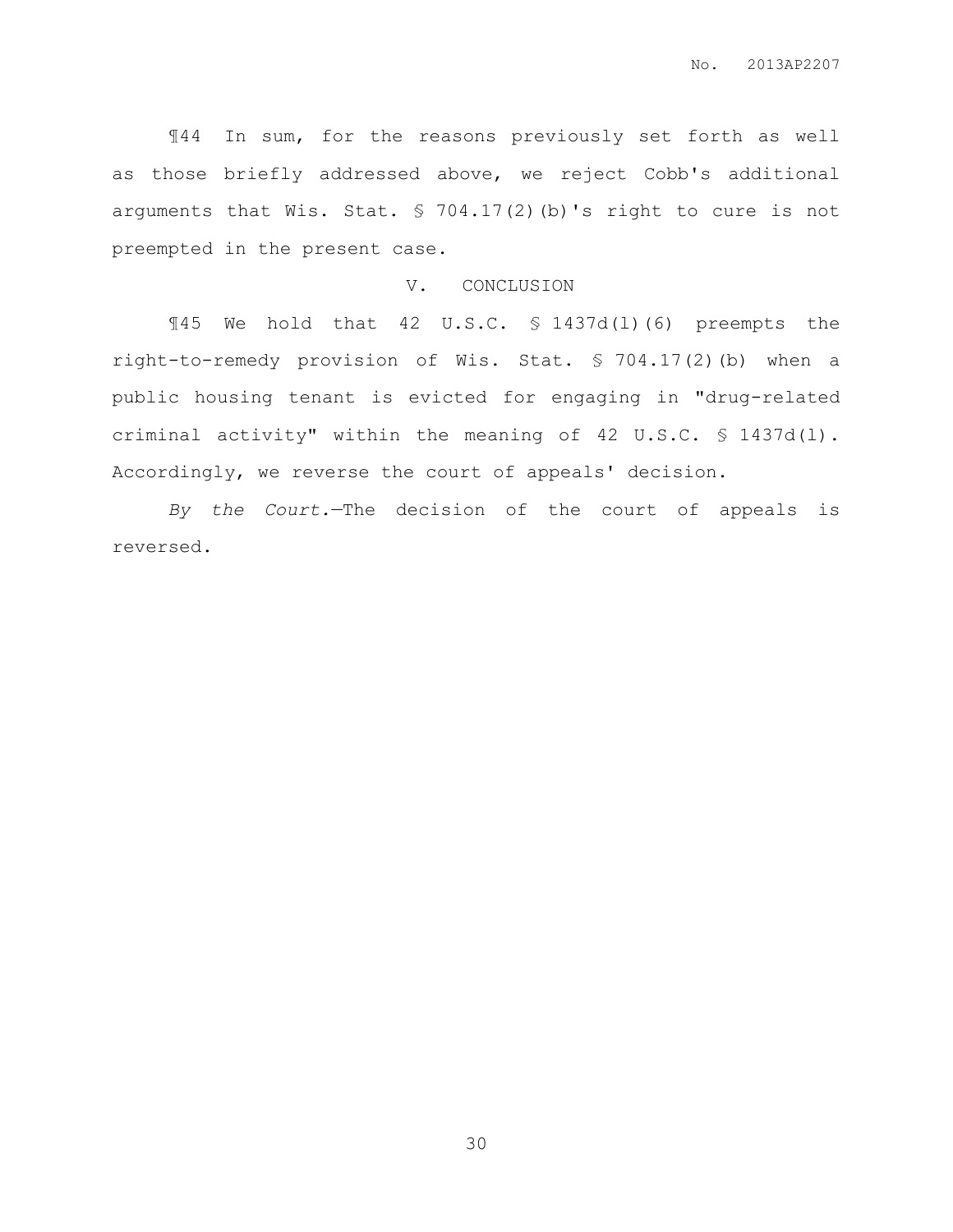¶46 SHIRLEY S. ABRAHAMSON, C.J. *(dissenting).* The Milwaukee City Housing Authority is attempting to evict Felton Cobb, a disabled 62-year-old public housing tenant, because Cobb smoked marijuana in his apartment. In deciding whether to effectuate this eviction, the court must be mindful of two important, sometimes conflicting, interests.

¶47 On the one hand, the goal of public and subsidized housing programs is to provide low-income individuals with "housing that is decent, safe, and free from illegal drugs." $1$ Eliminating drug-related criminal activity is a critical element of pursuing that goal.

¶48 On the other hand, "federal law does not provide for mandatory summary eviction [for drug-related criminal activity] but vests in local authorities the discretion" to evict.<sup>2</sup> In exercising such discretion, local housing authorities are "to be guided by compassion and common sense."<sup>3</sup>

¶49 Thus, public housing evictions based on drug-related criminal activity require the court to engage in a difficult balancing act. "[T]he Congressional intent is not to be overly harsh on tenants . . . but to look out for the best interests of

 $1$  Dep't of Housing & Urban Dev. v. Rucker, 535 U.S. 125, 134 (2002) (citation omitted).

 $\overline{a}$ 

 $2$  Housing Auth. of Covington v. Turner, 295 S.W.3d 123, 126 (Ky. Ct. App. 2009).

<sup>3</sup> This quote comes from a letter issued to local housing authorities by Mel Martinez, the former Secretary of the United States Department of Housing and Urban Development. The letter, dated April 16, 2002, was filed as an exhibit in support of Cobb's motion to dismiss.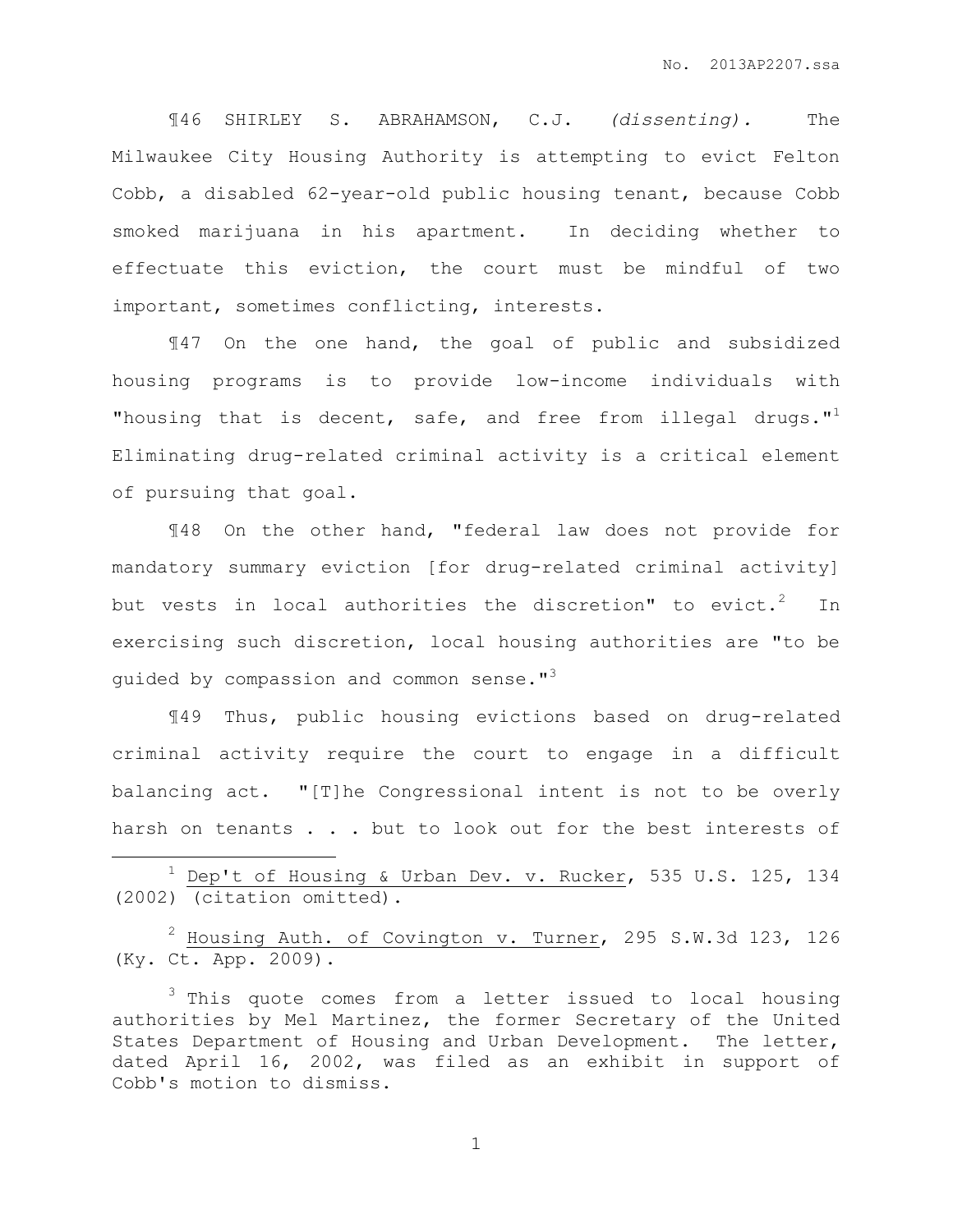all residents in housing developments receiving federal funding."<sup>4</sup>

¶50 I write separately to explain how I would balance the significant interests at stake in the present case.

¶51 The instant case was briefed and argued as a preemption case. Cobb asserts a right under a state law that the Housing Authority claims is preempted. The majority opinion rules in favor of the Housing Authority. I would rule in favor of Cobb.

¶52 Even assuming that the state law at issue is preempted (despite the presumption against preemption), I conclude that Cobb's eviction is contrary to federal law. Federal law confers on the Housing Authority the discretion to evict Cobb under the circumstances presented in the instant case; it does not mandate that the Housing Authority evict everyone who engages in drugrelated criminal activity.

¶53 Because the record before the court contains no evidence that the Housing Authority exercised discretion in evicting Cobb and because the parties did not argue the discretion issue, I would remand the cause to the circuit court to decide whether Cobb's eviction was a legitimate exercise of the Housing Authority's discretion to evict on the basis of drug-related criminal activity.

¶54 I briefly state the relevant facts.

 $\overline{a}$ 

 $4$  Turner, 295 S.W.3d at 128 (Moore, J., concurring).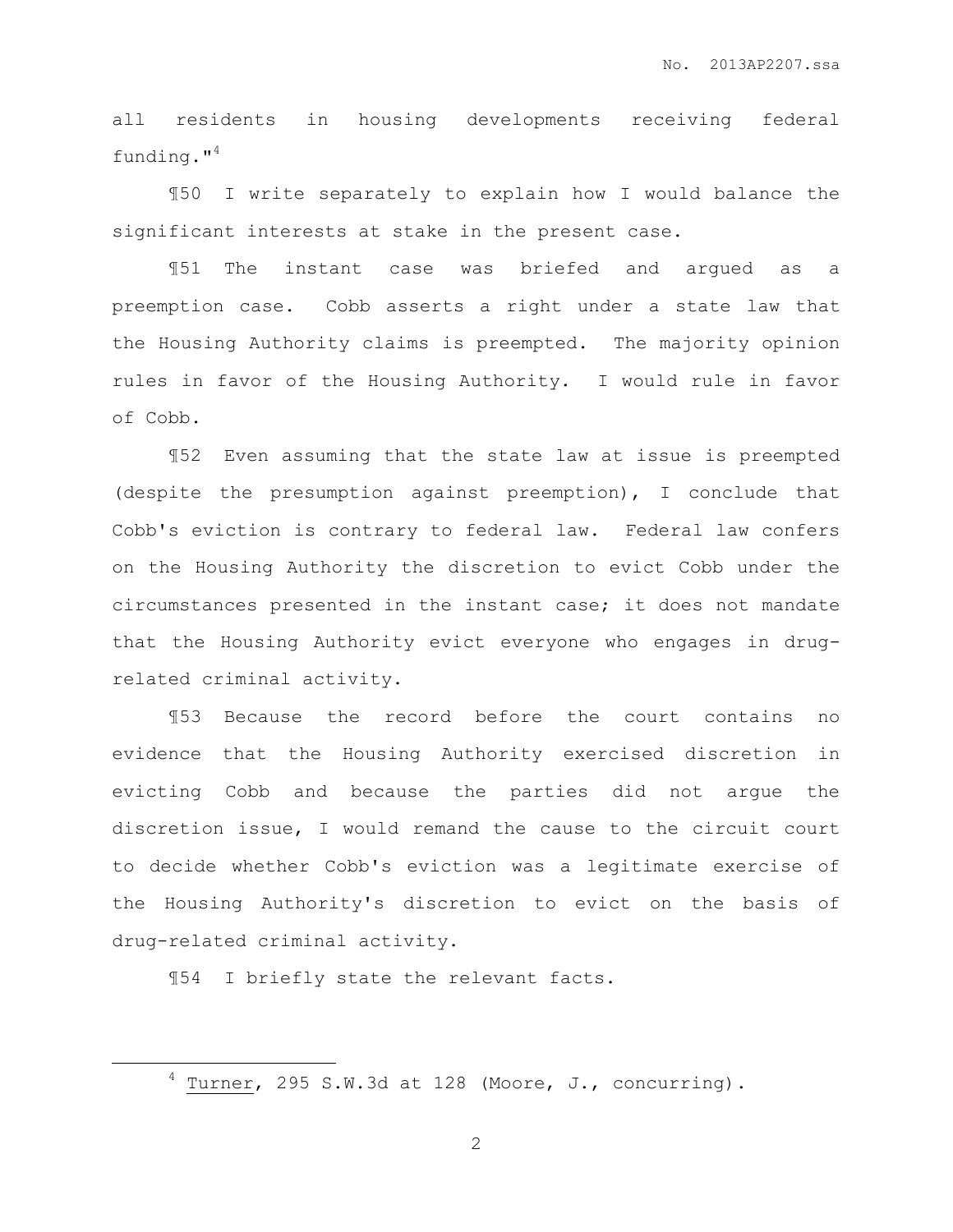¶55 The Housing Authority filed an eviction action against Cobb based on Cobb's violation of a lease provision prohibiting drug-related criminal activity. The Housing Authority determined that Cobb was engaged in drug-related criminal activity after a public safety officer reported smelling marijuana coming from Cobb's apartment and reported that the smell became stronger when Cobb opened his door.

¶56 It is undisputed that Cobb did not receive notice from the Housing Authority providing Cobb with five days to either remedy the lease violation or vacate the premises. Such notice is required under Wis. Stat. § 704.17(2)(b) (2011-12), which I refer to as the five-day notice statute.<sup>5</sup>

¶57 Cobb contends that he cannot be evicted without receiving the notice required by the five-day notice statute. The Housing Authority disagrees, arguing that the five-day notice statute is preempted insofar as it requires local housing authorities to give tenants an opportunity to remedy drugrelated criminal activity.

¶58 The Housing Authority's preemption argument is premised on an alleged conflict between 42 U.S.C. § 1437d(l)(6) and the five-day notice statute.

¶59 42 U.S.C. § 1437d(l)(6) requires local housing authorities to utilize leases that provide that "any drugrelated criminal activity . . . shall be cause for termination of tenancy." This provision was enacted as part of a larger

 $\overline{a}$ 

<sup>5</sup> All subsequent references to the Wisconsin Statutes are to the 2011-12 version unless otherwise indicated.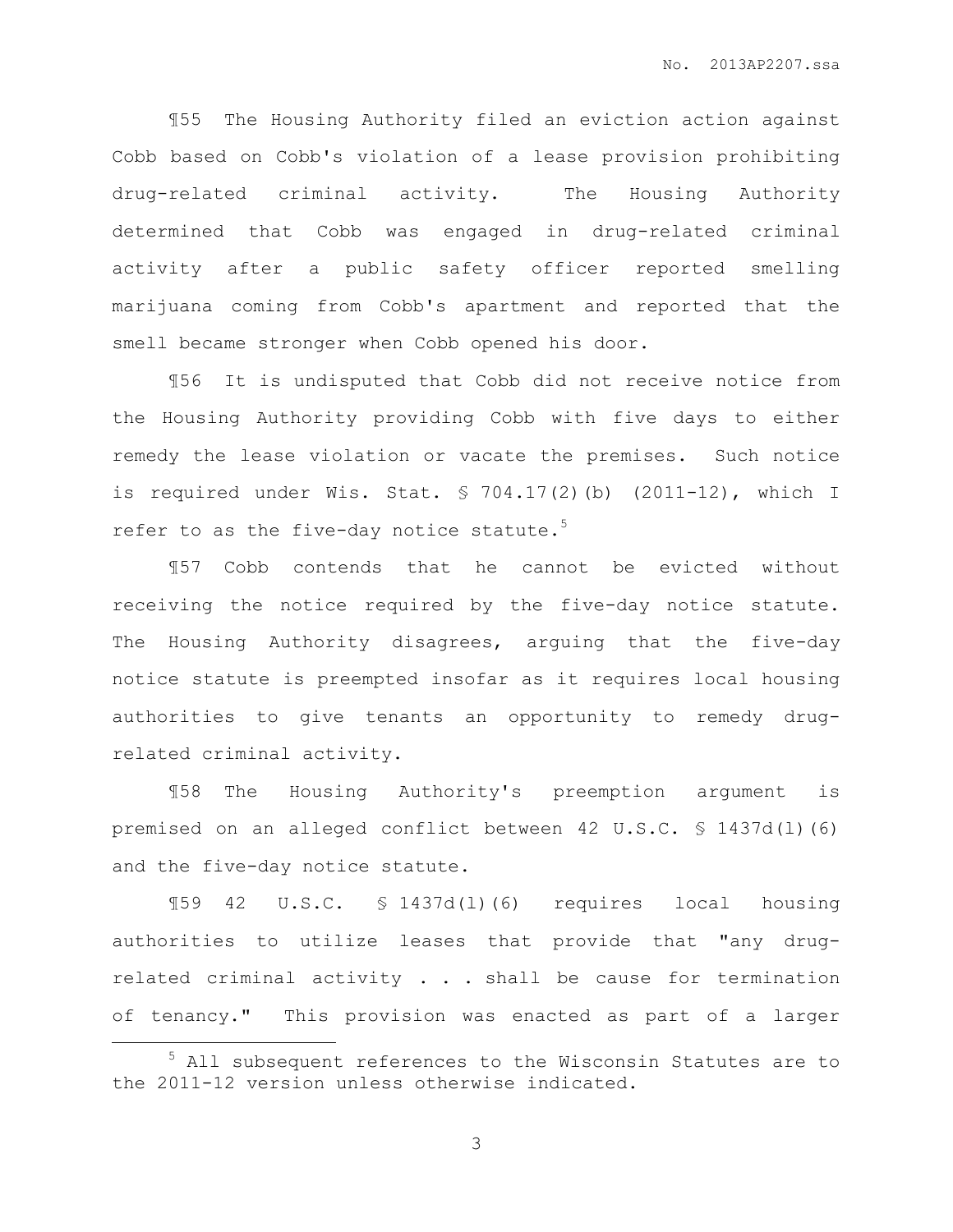effort to "provide public and other federally assisted lowincome housing that is decent, safe, and free from illegal drugs."<sup>6</sup>

¶60 Importantly, 42 U.S.C. § 1437d(l)(6) does not mandate eviction when a local housing authority determines that a tenant is engaged in drug-related criminal activity. Instead, as the Housing Authority acknowledges in the instant case, 42 U.S.C. § 1437d(l)(6) gives local housing authorities discretion to evict on the basis of drug-related criminal activity.

¶61 The Housing Authority maintains that the five-day notice statute is at odds with its discretion to evict on the basis of drug-related criminal activity. Requiring the Housing Authority to give tenants an opportunity to remedy drug-related criminal activity, the Housing Authority reasons, would enable tenants to avoid eviction regardless of whether a discretionary determination has been made that eviction is appropriate under the circumstances.

¶62 For purposes of this dissent, I assume that 42 U.S.C. § 1437d(l)(6) preempts the five-day notice statute. I therefore assume that the Housing Authority has discretion to evict Cobb for drug-related criminal activity without giving him an opportunity to remedy his lease violation.

¶63 I conclude, however, that the record before the court contains no evidence that the Housing Authority exercised

 $\overline{a}$ 

<sup>6</sup> Rucker, 535 U.S. at 134 (citation omitted).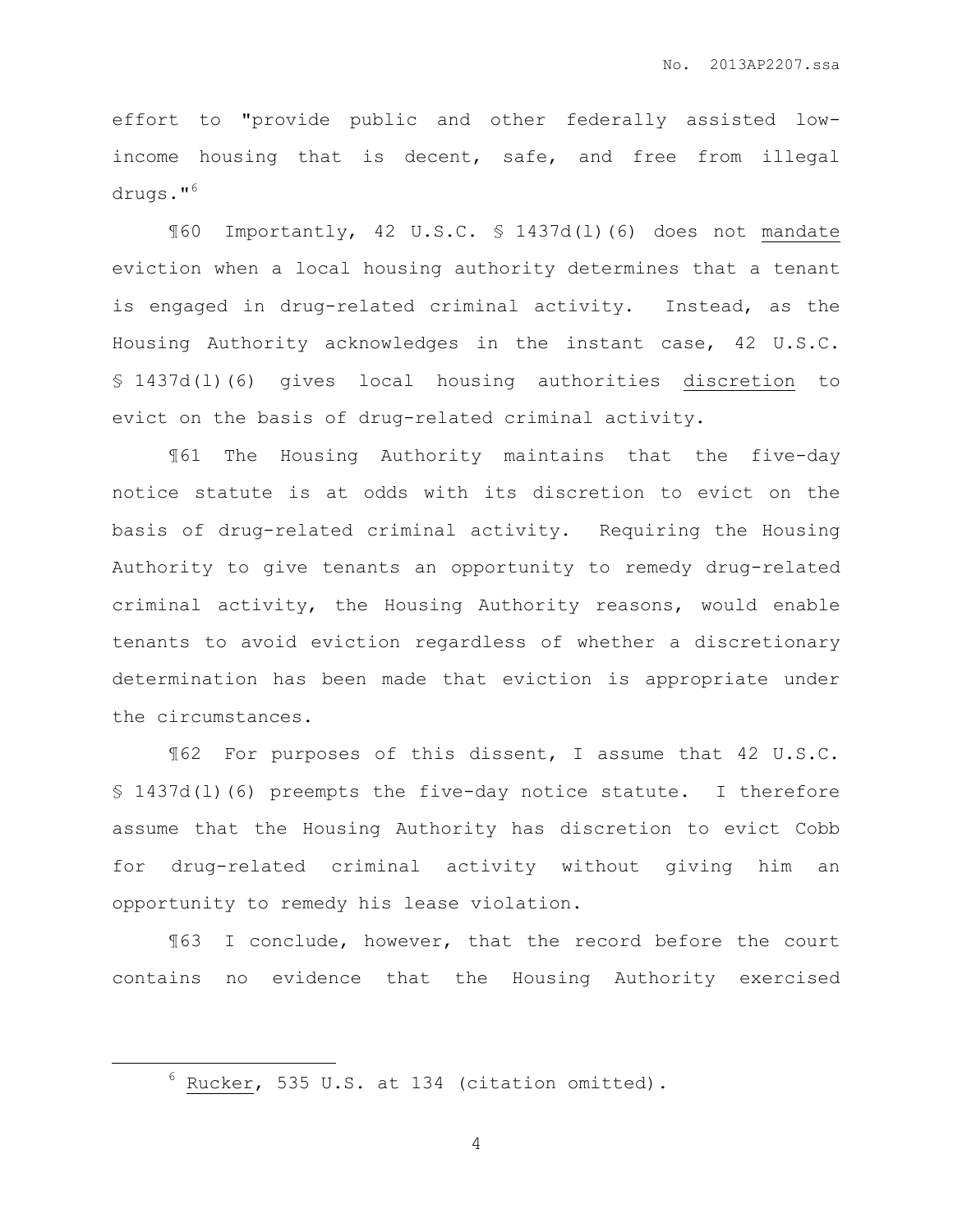discretion in the present case. On the contrary, Cobb's eviction appears to be "a blind application of the law."<sup>7</sup>

¶64 Under United States Supreme Court precedent and federal regulations, blind application of the law does not constitute a legitimate exercise of the discretion conferred by 42 U.S.C. § 1437d(l)(6). Thus, in my view, Cobb's eviction is contrary to the federal law that the Housing Authority insists is controlling.

¶65 I briefly review the federal regulation and the United States Supreme Court opinion that inform my position.

¶66 The federal regulation set forth at 24 C.F.R. § 966.4(l)(5)(vii)(B) clarifies that although drug-related criminal activity "shall be cause for termination of tenancy,  $"$ <sup>8</sup> eviction will not always be necessary or appropriate when drugrelated criminal activity is discovered. Rather, local housing authorities may consider the circumstances of the particular case to decide whether eviction will further the objectives underlying 42 U.S.C. § 1437d(1)(6).

¶67 The relevant text of this federal regulation is as follows:

[Local housing authorities] may consider all circumstances relevant to a particular case such as the seriousness of the offending action, the extent of participation by the leaseholder in the offending action, the effects that the eviction would have on family members not involved in the offending activity and the extent to which the leaseholder has shown

 $7$  See Turner, 295 S.W.3d at 129 (Moore, J., concurring).

 $\overline{a}$ 

 $8$  42 U.S.C.  $$$  1437d(1)(6).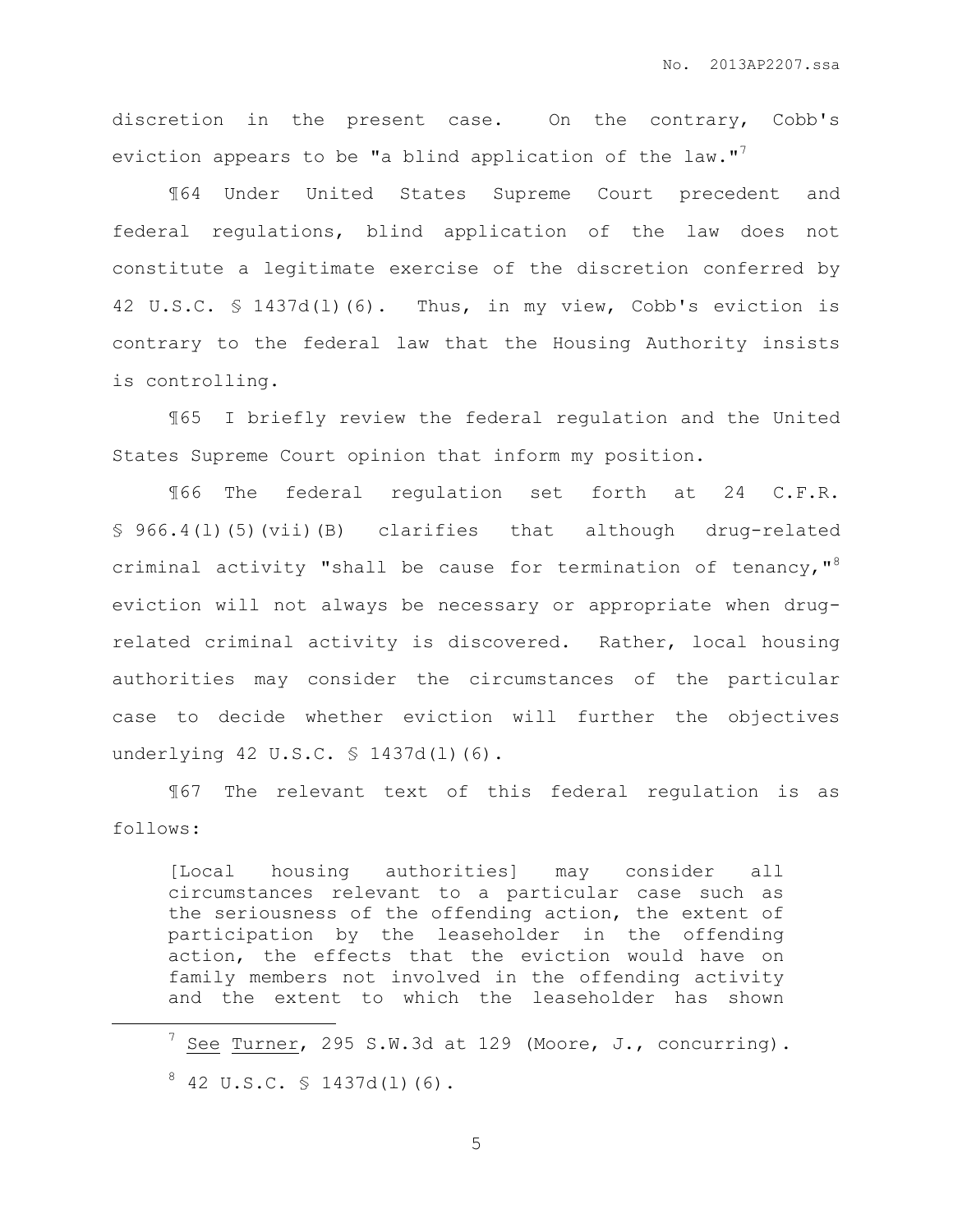personal responsibility and has taken all reasonable steps to prevent or mitigate the offending action. $^{9}$ 

¶68 In Department of Housing & Urban Development v. Rucker, 535 U.S. 125 (2002), the United States Supreme Court discussed and applied both 42 U.S.C. § 1437d(l)(6) and 24 C.F.R.  $$966.4(L)(5)(vii)(B).$  The Court stated that  $42 \text{ U.S.C.}$ § 1437d(l)(6) "does not require the eviction of any tenant" who engages in drug-related criminal activity.<sup>10</sup> Rather, the Court explained, the federal law

entrusts that decision to the local public housing authorities, who are in the best position to take account of, among other things, the degree to which the housing project suffers from "rampant drug-related or violent crime," "the seriousness of the offending action," and "the extent to which the leaseholder has . . . taken all reasonable steps to prevent or mitigate the offending action. $"$ <sup>11</sup>

¶69 I agree with the concurring opinion of Judge Moore in Housing Authority of Covington v. Turner, 295 S.W.3d 123, 129 (Ky. Ct. App. 2009), that "[w]hile much discretion rests with the local Housing Authority, Rucker does require some thresholds to be met or facts to be taken into consideration for the eviction of a tenant under 42 U.S.C. § 1437d(l)(6)." As Judge Moore so aptly put it: "[D]iscretion must be exercised, rather than a blind application of the law[,] because 42 U.S.C. § 1437d(1)(6) does not require evictions." $12$ 

 $9^{9}$  24 C.F.R. § 966.4(1)(5)(vii)(B).

- <sup>10</sup> Rucker, 535 U.S. at 133-34.
- $11$  Id. (citations omitted).

 $\overline{a}$ 

 $12$  Turner, 295 S.W.3d at 129 (Moore, J., concurring).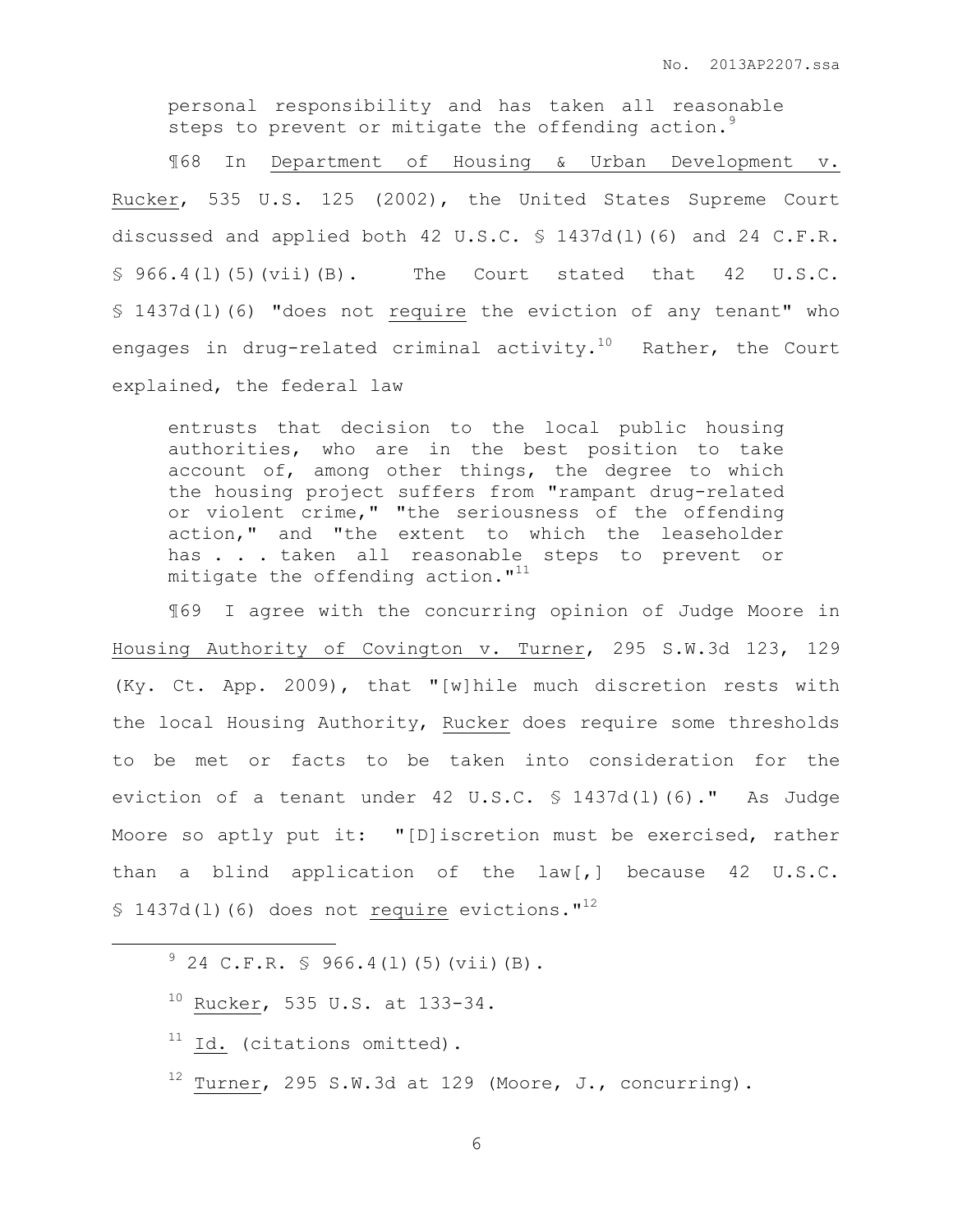¶70 The record before the court contains no evidence that the Housing Authority exercised discretion in deciding to evict Cobb. In other words, no evidence was presented to show "that the Housing Authority weighed anything in its decision to evict"  $Cobb.^{13}$ 

¶71 The eviction action was filed shortly after a public safety officer determined that Cobb was smoking marijuana in his apartment. There is no evidence that any further investigation took place in the interim. There is no evidence that the particular housing project in which Cobb resides "suffers from 'rampant drug-related or violent crime.'" $14$  There is no evidence that Cobb has previously engaged in drug-related criminal activity or any other lease violations. Finally, with regard to "the seriousness of the offending action,  $1^{15}$  the circuit court observed that the drug-related criminal activity Cobb engaged in "is the lowest of criminal activities."

¶72 I conclude, as did Judge Moore, that "reliance on 42 U.S.C. § 1437d(l)(6) alone is insufficient where the local housing authority has not made a showing of evidence that it weighed the policy considerations behind evictions in drugrelated cases in public housing."<sup>16</sup> In the present case, the Housing Authority has made no such showing.

<sup>13</sup> I<u>d.</u>

 $\overline{a}$ 

<sup>14</sup> Rucker, 535 U.S. at 133-34.

<sup>15</sup> Id.

 $16$  Turner, 295 S.W.3d at 129 (Moore, J., concurring)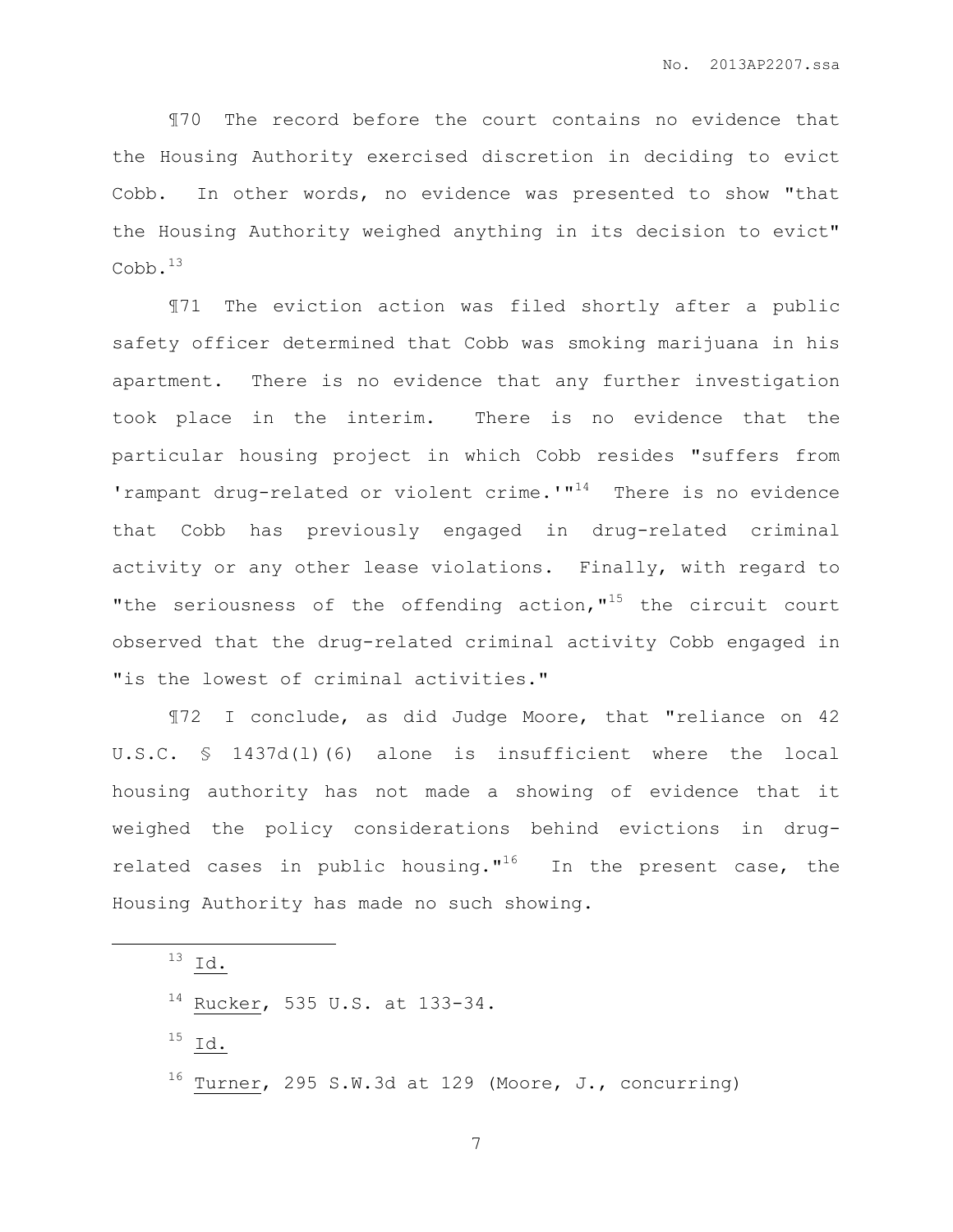¶73 For the reasons set forth, I dissent.